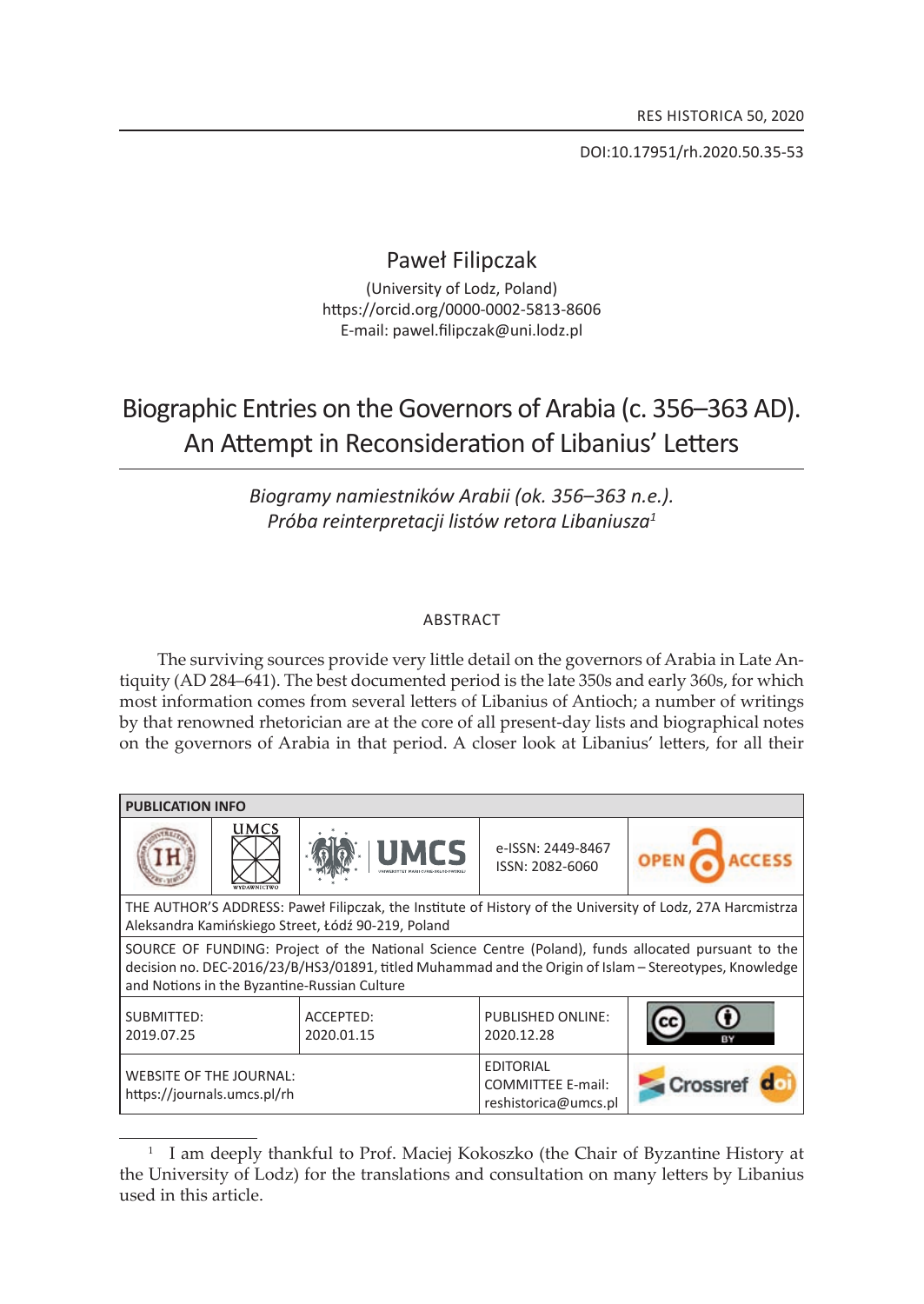ambiguity, does nevertheless invite a revision of the current state of knowledge, either through confirming earlier findings, or correcting and supplementing them.

Key words: Libanius, Arabia, province, governor

#### introDUction

We are only aware of a measly group of slightly over ten persons from among the several hundred who served in the office of Governor of Arabia in the Byzantine era2 (i.e. eleven governors from the 4th century, six from the 5th century, and four from the 6th century)<sup>3</sup>. Even in the case of the best documented 4th century, the sources cast most light on the period of 356–364. our information come almost exclusively from the letters of the famous Antiochian rhetor, Libanius<sup>4</sup>. In his exceptionally extensive correspondence (1,544 letters extant today), we find twenty-five epistles addressed to governors of Arabia. These texts are written in an ambiguous language, filled with rhetorical devices<sup>5</sup>.

On the basis of such source material, Gottfried Sievers<sup>6</sup>, Otto Seeck<sup>7</sup> and Paul Petit<sup>8</sup> were able to develop biographical entries for various officials, including the Governors of Arabia . Their biographical entries were also featured in volume one of *Prosopography of the Later Roman Empire* (edited

Assuming that an average term of office for a province governor lasted traditionally (never legally stipulated) between one and two years; cf. D. slootjes, *The Governor and His Subjects in the Later Roman Empire*, leiden–Boston 2006, p. 26.

<sup>&</sup>lt;sup>3</sup> M. Sartre, *Trois études sur l'Arabie romaine et byzantine*, Bruxelles 1982, pp. 100–115.

<sup>&</sup>lt;sup>4</sup> The most recent biographic entry on Libanius, alongside an exhaustive list of source editions and contemporary literature on the matter, cf. P. janiszewski, *Libanios 1*, in: *Sofiści i retorzy greccy w cesarstwie rzymskim (I–VII w. n.e.). Słownik biograficzny*, eds. P. janiszewski, k. stebnicka, e. szabat, warszawa 2011, pp. 290–294; *Libanius. A Critical Introduction,* ed . l. van Hoof, cambridge 2014.

<sup>&</sup>lt;sup>5</sup> The most extensive edition of the letters, cf. *Libanii Opera*, ed. R. Foerster, vol. IX (*Prolegomena ad epistulas*), lipsiae 1927 (reprint: Hildesheim 1963), pp. 49–241; cf. also commentaries to the translations to modern languages: libanius, *Autobiography and Selected*  Letters, vol. 1, ed. and transl. A.F. Norman, *Loeb Classical Library*, no. 478, Cambridge– london 1992, pp. 17–43; *Libanios. Lettres aux hommes de son temps*, choisies, traduites et commentées par B. cabouret, Paris 2000, pp. 16–25; *Selected Letters of Libanius from the Age of Constantine and Julian*, transl., introd., notes s. Bradbury, liverpool 2004, pp. 19–27; B. cabouret, *Libanius' Letters*, in: *Libanius. A Critical*, pp. 143–159.

<sup>6</sup>G.R. sievers, *Das Leben des Libanius*, Berlin 1868.

<sup>&</sup>lt;sup>7</sup> O. Seeck, *Die Briefe des Libanius*, Leipzig 1906.

<sup>8</sup> P. Petit, *Les fonctionnaires dans dans l'oeuvre de Libanius. Analyse prosopographique*, Paris 1994; (the text prepared for publication by A. Chastagnol, on the basis of materials collected and edited by P. Petit between 1960 and 1970).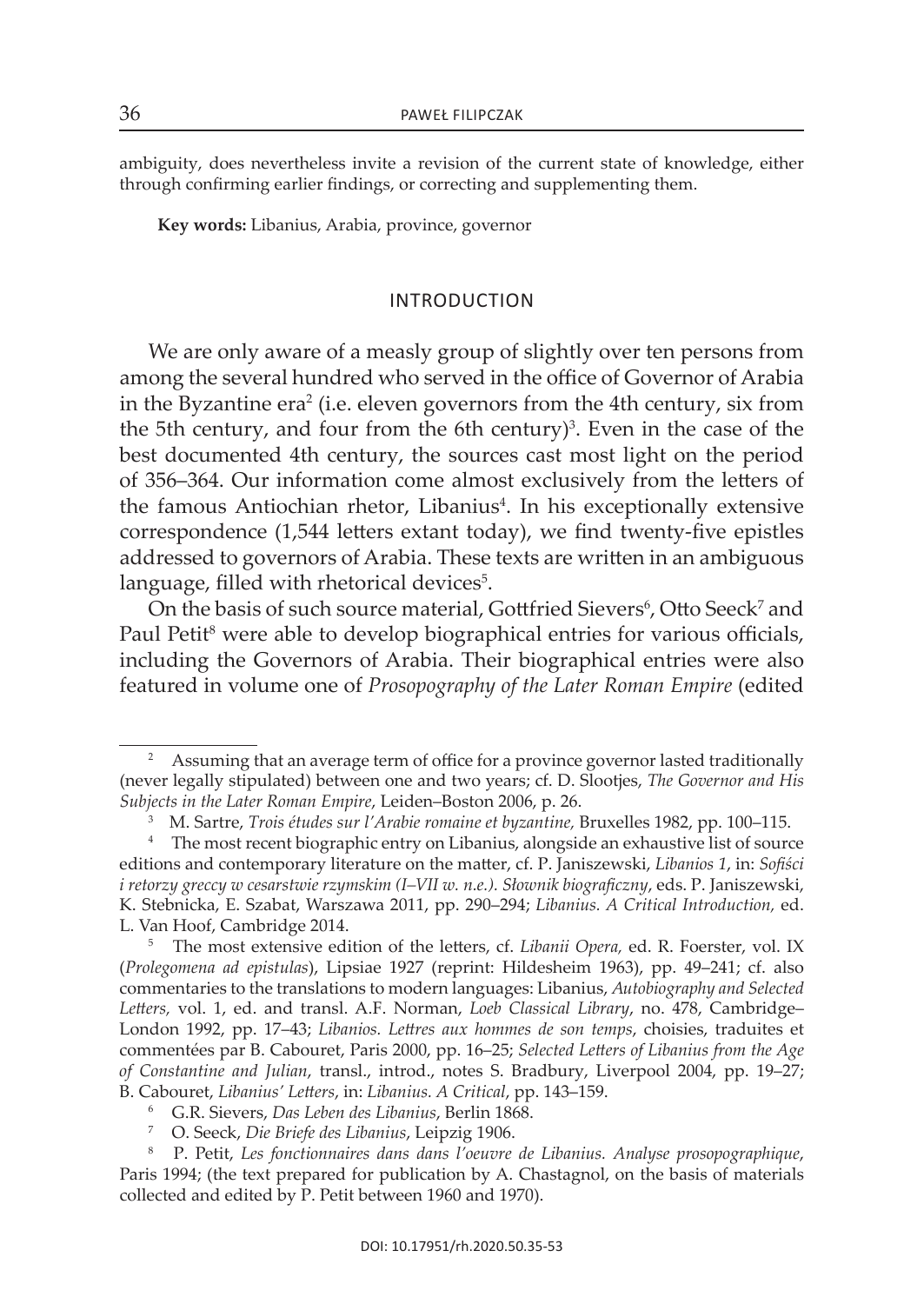by A.H.M. Jones, J. Martindale, and J. Morris)<sup>9</sup>. Maurice Sartre developed and furnished with a commentary a particularly precise list of Governors of arabia between the second and the 4th century aD, on the basis of various sources, including the writings by Libanius<sup>10</sup>. The works of all the above authors serve as the foundation for our current knowledge on the Governors of Arabia – every contemporary study has to inevitably refer to their findings. Such is the case in my article as well. I attempt to extend the biographical entries, encyclopedic in their nature, sharpen the image contained therein, and correct them, where necessary. I present the entries of the first four governors, as well as of anew one - Orion - absent from M. Sartre's list. Concurrently, I omit Ulpian, about whom I have written extensively in one of my earlier articles<sup>11</sup>. Each biographical entry presented below comprises in principle two sections, a paraphrase of libanius' letter and my commentary. I consider such a solution to be optimal due to the equivocal character of the sources. i ordered the entries chronologically, and due to the fact that the chronology of persons serving in the office is based upon the dating of the letters, i adopted the findings of P. Petit, as they are the most recent<sup>12</sup>. In the entire text, I use the numbering of the letters established in the edition by Richard Foerster<sup>13</sup>.

# ANDRONICUS<sup>14</sup>

At the turn of 356 and 357, Libanius sent a letter to a certain Andronicus (Ἀνδρονίκ $ω$ ). The letter concerned a sophist named Gaudentios<sup>15</sup>, a teacher working in a school of rhetoric run by libanius in Antioch . Gaudentios

<sup>&</sup>lt;sup>9</sup> The volume was published in Cambridge, in 1971, however it was based on the old research performed by theodor Mommsen, never published due to the outbreak of both World Wars . *The Prosopography of the Later Roman Empire* [hereinafter: *PLRE*], vol. i, eds. a.H.M. jones, j.R. Martindale, j. Morris, cambridge 1971.

<sup>10</sup> M. sartre, *Trois*, pp. 77–120 (for the period of 356–363, pp. 103–104).

<sup>&</sup>lt;sup>11</sup> Cf. P. Filipczak, *Arabs in the Syrian City of Antioch as evidenced by Libanius*, 'Aram. Periodical' 2018, 30, pp. 569–579.

<sup>12</sup>P. Petit, *Les fonctionnaires*, passim.

<sup>13</sup>*Libanii Opera,* ed. R. Foerster, vol. X, *Epistulae 1–839*, lipsiae 1921 (reprint: Hildesheim 1963) [hereinafter: libanius, *Epistulae*] and vol. Xi, *Epistulae 840–1544 una cum pseudeepigraphis et Basilii cum Libanio commercio epistolico fragmenta*, lipsiae 1922 (reprint: Hildsheim 1963) [hereinafter: libanius, *Epistulae*].

<sup>&</sup>lt;sup>14</sup> Biographical entries: O. Seeck, *Die Briefe*, Leipzig 1906, p. 75 [s.v. Andronicus III]; *PLRE*, vol. i, p. 64 [s.v. andronicus 2]; M. sartre, *Trois*, p. 103 [s.v. andronicus]; P. Petit, *Les fonctionnaires*, 41 [s.v. Andronicus III].

<sup>&</sup>lt;sup>15</sup> Cf. P. Janiszewski, *Gaudentios zwany Heortiosem? [Γαυδέντιος Έόρτιος]*, in: *Sofiści*, pp. 203-205.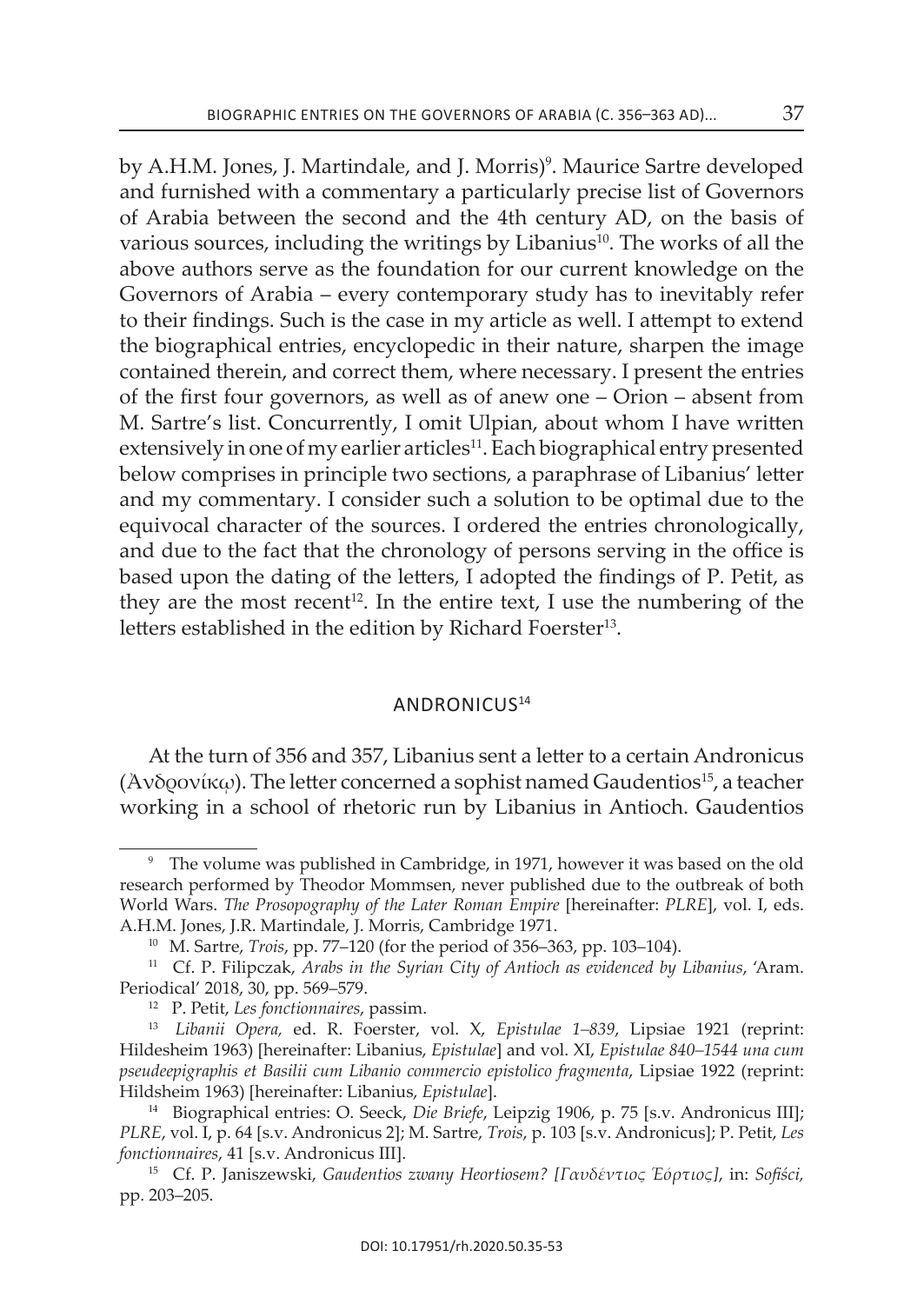was an Arab – his entire clan also originated from Arabia (Ἀράβιος δὲ οὑτοσὶ καὶ ἔστιν αὐτῷ γένος ἐκεῖ)16 . He was aware that Andronicus was Libanius' friend (γνοὺς οὖν ὡς εἴης μοι φίλος)<sup>17</sup>, that is why he wanted to take care of his issue through the latter as an intermediary, for the relatives of Gaudentios suffered from an entire lack of dignities (πενόμενοι παρὰ τὴν ἀξίαν)<sup>18</sup>, with two of them even ending up bankrupt<sup>19</sup>. In order to overturn their fates, it was enough for Andronicus to issue appropriate laws (λύσας δὲ αὐτοῖς τὸ κακὸν τοὺς νόμους τε βεβαιώσεις)<sup>20</sup>.

At no point does libanius address Andronicus as Governor (such a situation will reoccur in the following letters). we infer his status from indirect data: the said dignities, if I understand correctly, mean offices and the appanages stemming therefrom, largely at the disposal of the governor of the province (perhaps it concerned the positions in his *officium*); executing and establishing the law in the province also constituted the prerogative of governors; lastly, the letter is indubitably 'set' in Arabia, for it was the place of origin of Gaudentios' family – it is the sole basis for the identification of the province governed by Andronicus. O. Seeck does not hesitate to refer to Andronicus as the President of Arabia (*praeses Arabiae*) .

nothing more do we know for certain . According to P . Petit '*respectueux*  de lois'. O. Seeck on the basis of an account by the historian Zosimos<sup>21</sup> claims that Andronicus may have been a philosopher from Caria, sentenced to death in 372 because of (false) accusations of an attempted coup. This hypothesis is based on an obvious sharing of name and the chronology . Andronicus knew Greek, he had a Greek name, he was a friend of Libanius (i assume here that the phrase referring to friendship is not a mere polite expression, but does refer to the actual situation); hence, his origin in the Greek part of the Empire seems decisive. Meanwhile, the people of Caria besides their local languages used Greek, because of an old and numerous Greek community who lived there . All these pieces of circumstantial evidence render the thesis put forth by O. Seeck very plausible (P. Petit expresses his doubt as to the identity of both figures; however, he does not provide any arguments).

Between the lines, another piece of information can be read – in Arabia, much like in any other province of the Roman Empire, an administrative office guaranteed a relatively affluent life. It is for that reason that Libanius

<sup>&</sup>lt;sup>16</sup> Libanius, *Epistulae*, 543, 1, 1–2.

<sup>&</sup>lt;sup>17</sup> Libanius, *Epistulae*, 543, 1, 3.

<sup>18</sup> libanius, *Epistulae*, 543, 1, 2–3.

<sup>19</sup>libanius, *Epistulae*, 543, 1, 5–7.

<sup>20</sup>libanius, *Epistulae*, 543, 2, 1–2.

<sup>&</sup>lt;sup>21</sup> Zosime, *Histoire Nouvelle*, ed. and transl. F. Paschoud, vol. II, part 2, Paris 1979, IV, 15.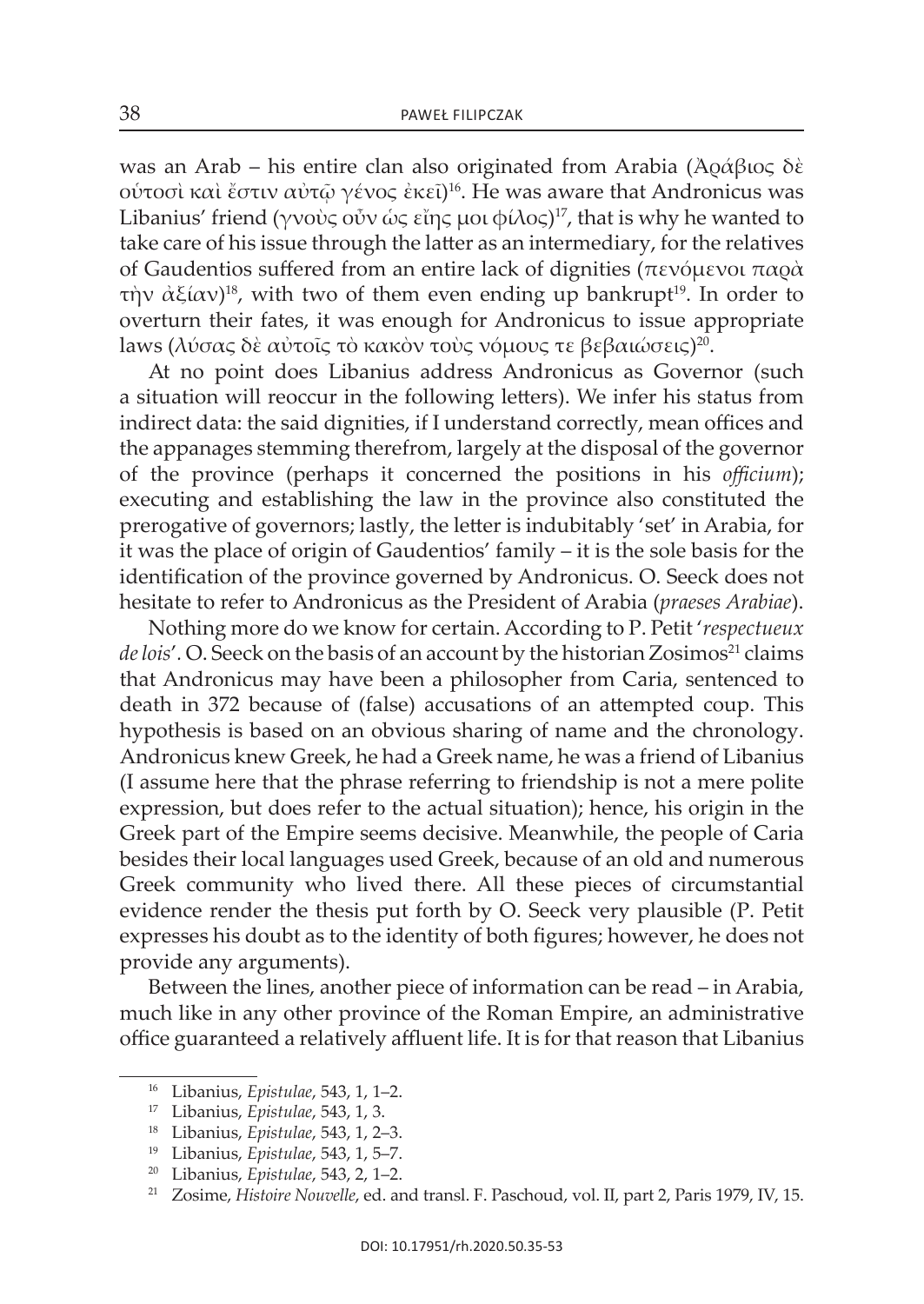expected the Governor to grant dignities to the relatives of Gaudentios and sought a form of financial 'getting even' for the latter's two relatives. And the final conclusion. Here we have a well-known and respected Antiochian rhetor hoping to push forward an issue with a Governor of arabia, meaning it must have been possible for him to pressurize the official in order to attain a specific, private benefit. However, we know nothing of the decisions made by Andronicus.

# MAXIMUS<sup>22</sup>

in 357 and 358, libanius wrote four letters to Maximus (Μαξίμῳ). in the first of those (*ep*. 320), he addresses Maximus as his friend (φίλον)<sup>23</sup>. He also asks whether Maximus would be able to return arabia to prosperity, impoverished as it was because of those who appropriated the country's riches and took them home (ἐγίγνωσκες δὲ ἄρα τὴν Ἀραβίαν εὐδαίμονα ποιεῖν πάνυ φαύλως ἔχουσαν ὑπὸ τῶν οἴκαδε τἀκείνης ἑλκόντων  $\dot{\alpha}$ γαθά)<sup>24</sup>. The addressee would get poorer in the office (τῆς ἀρχῆς) if he strove for glory rather than wealth $25$ . And concludes his words with a request: a nephew of the rhetor Magnos, employed in Antioch, hopes to regain his wealth robbed by his uncles  $-$  his only chance is Maximus<sup>26</sup>.

We cannot be certain who Libanius had in mind, when he wrote in the opening of the letter about those who plundered Arabia, in the Spanish translation by González Gálvez we read of 'los gobernadores' – governors<sup>27</sup>. It is possible that he does indeed mean them, after all it was the governors who bore responsibility for the abuses of Roman administration in the provinces – in this case of Arabia, as directly indicated. Besides, only by 'beating about the bush' would libanius be able to criticize the people in power without a risk. Therefore, it seems all the more likely that Maximus' *arché* means quite simply his government of Arabia. Both O. Seeck and P. Petit use the title *praeses Arabiae*.

<sup>&</sup>lt;sup>22</sup> Biographical entries: O. Seeck, *Die Briefe*, p. 207 [s.v. Maximus IV]; W. Ensslin, *Maximus 61*, in: *Paulys Real-Encyclopädie der classischen Aletertumwissenschaft*, vol. Xv, part 1, 1931, suppl. v, col. 671 [s.v. Maximus 61]; *PLRE*, vol. i, p. 582 [s.v. Maximus 14]; M. sartre, *Trois*, p. 104 [s.v. Maximus]; P. Petit, *Les fonctionnaires*, p. 159 [s.v. Maximus iv]; P. janiszewski, *Maksimos 7*, in: *Sofiści,* p. 313 [s.v. Maksimos 7].

<sup>23</sup> libanius, *Epistulae*, 320, 1, 2.

<sup>24</sup> libanius, *Epistulae*, 320, 2, 1–4.

<sup>&</sup>lt;sup>25</sup> Libanius, *Epistulae*, 320, 2, 4–5.

<sup>&</sup>lt;sup>26</sup> Libanius, *Epistulae*, 320, 3 and 4.

<sup>27</sup>*Libanio. Cartas. Libros I–V*, ed. and transl. a. González Gálvez, *Biblioteca Clásica*  Gredos, vol. 336, location 4818, Kindle Edition 2005.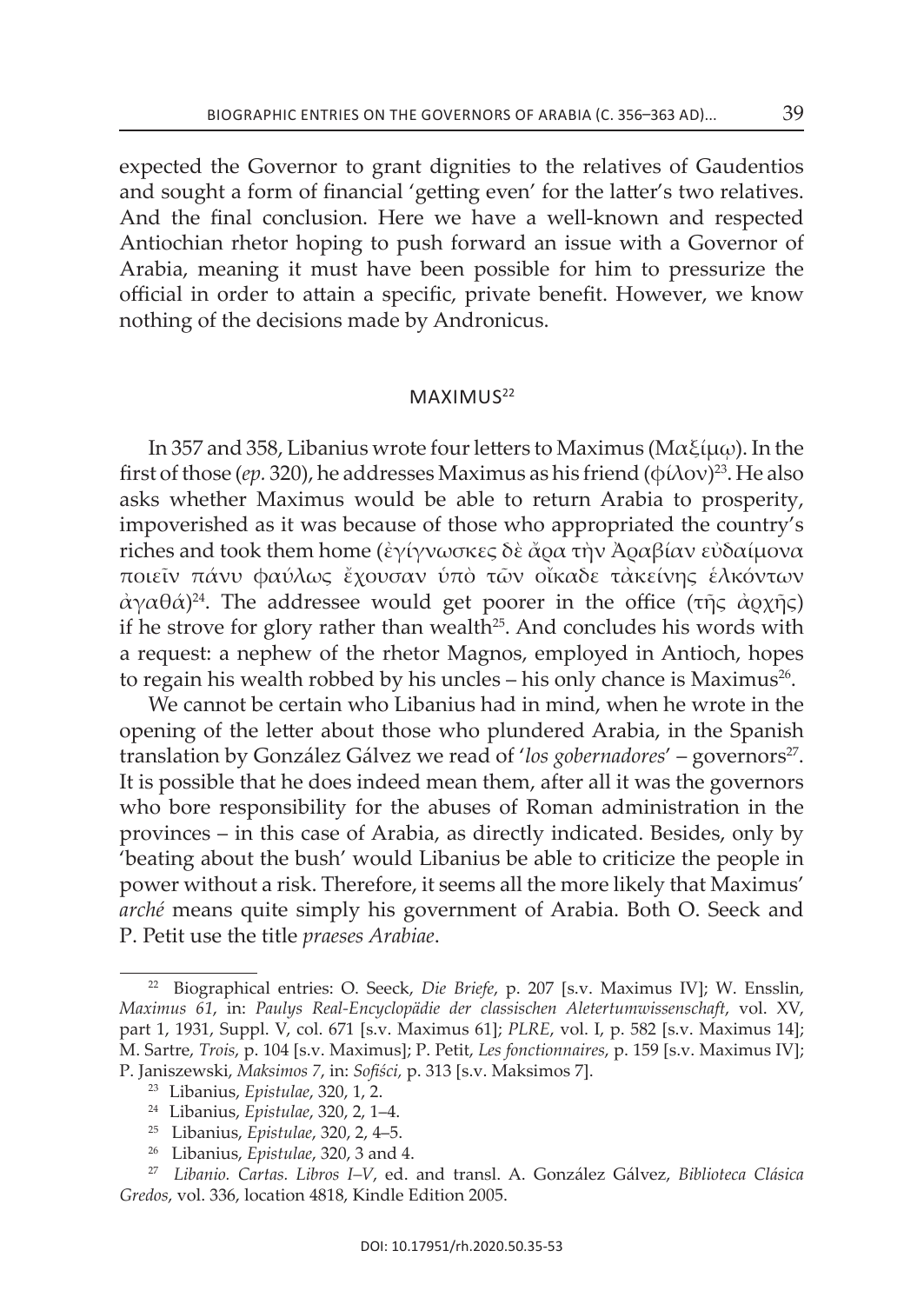The portrait of Maximus is composed in clear opposition to that of those other governors – plunderers. Maximus is a law-abiding and just official (P. Petit speaks of '*justice*' and '*intégrité*'), that is why rhetor Magnos and his nephew seek assistance from him, through libanius as their intermediary. For the time being, the questions remain unanswered whether this is a stylized, exaggerated picture, aimed at winning Maximus over, or whether this depiction is truthful. Once again, Libanius addresses him as his friend, providing himself with an alibi to ask Maximus for another favor .

in another letter (*ep.* 329), we return to the issue concerning Gaudentios of arabia, the rhetor and associate of libanius. this time, libanius asks Maximus to cast a sympathetic eye ( $\delta \tilde{\epsilon}$  iv ή $\delta \tilde{\epsilon} \omega$ ς) on the plight of the two relatives of Gaudentios<sup>28</sup>; to help them for he himself is a rhetor ( $ρ$ ήτορος), too<sup>29</sup>. Had he been appointed to the office for a reason other than his ability to use words, he could disregard rhetoric (καὶ γὰρ εἰ μὲν ἀπ' ἄλλου του πρὸς τὸ ἄρχειν ἐληλύθεις, ἴσως ἂν ἦν λόγος ἀμελοῦντι τῶν λόγων). As it is, he must protect those, who have mastered the thing that earned him his greatness, too (νῦν δέ, οὗτοι γάρ σε τοσοῦτον ἔθηκαν, φαίνου σπουδάζων περὶ τοὺς κεκτημένους ὑφ' οὗ γεγένησαι μέγας)30 .

adhering to the literal Greek text, as there are no reasons to act otherwise in that particular instance, we can ascertain that rhetorical skills where the thing that decided of being appointed to the office of a governor. it is a testament to the great role played by classical values in the selection of administrative staff during that period. According to O. Seeck and P. Petit, Maximus must have previously been an advocate.

Once again, we can observe the Governor under pressure of Libanius' requests. in order to achieve his goal, the famous rhetor invoked what we would call today professional solidarity or particularism of a given social group, in this case – of rhetors.

in a subsequent letter (*ep.* 337), libanius lobbies on behalf of the rhetor Tiberinus<sup>31</sup>, his associate. The matter concerns the rhetor's son, Archelaus. He is active (ποιεῖ) among us (πα $ρ'$  ήμῖν), writes Libanius, and hence in Antioch, but he is respected elsewhere, too; by serving  $(\hat{\omega} \phi \epsilon \lambda \tilde{\omega} \nu)$  our inhabitants, he celebrates his homeland $32$ . Maximus should grant his help to the man – this way he would help the cities, both ours, writes libanius, and the one the man hails from (ταῖς πόλεσι τῆ τε ἡμετέρα καὶ ἐξ ἧς ἐστιν)<sup>33</sup>.

<sup>28</sup> libanius, *Epistulae*, 329, 1, 3–4.

<sup>&</sup>lt;sup>29</sup> Libanius, *Epistulae*, 329, 2, 2–3.

<sup>30</sup> libanius, *Epistulae*, 329, 3.

<sup>31</sup> P. janiszewski, *Tiberinos 2*, in: *Sofiści*, p. 586 [s.v. tiberinos 2].

<sup>32</sup> libanius, *Epistulae*, 337, 1.

<sup>33</sup> libanius, *Epistulae*, 337, 2.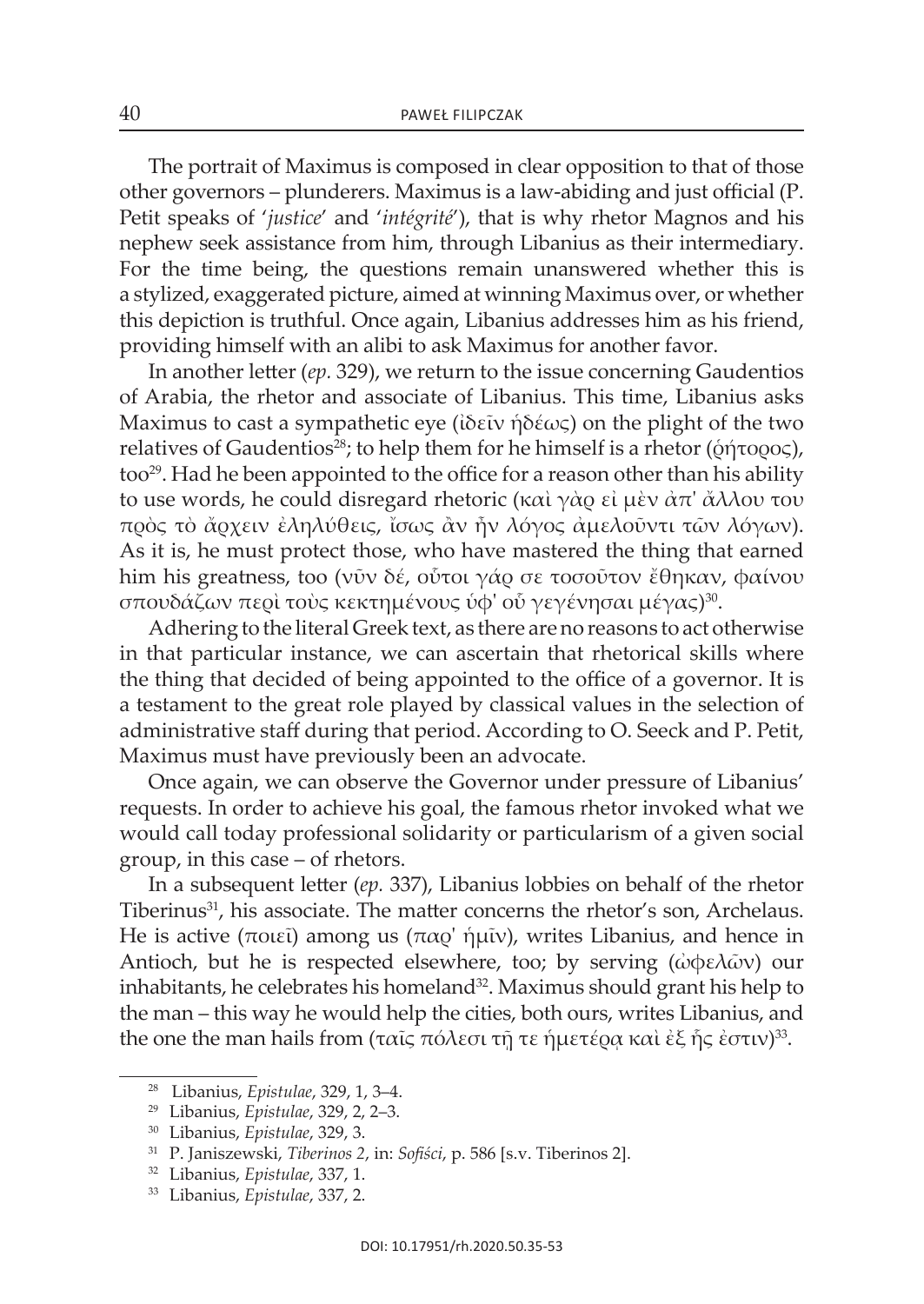we have no certainty as to what such an activity consisted in, or that of serving Antochians while neglecting some other city . According to González Gálvez, the Archelaus living in Antioch was being forced to perform official duties elsewhere, maybe they even brought a case against him<sup>34</sup>. They might have intervened with the governor of the province, Maximus; therefore libanius attempted to smooth the issue over with him. We do not know with what result.

in another letter (*ep.* 357), libanius asks for help for the family of his friend and associate, the rhetor Uranius<sup>35</sup>. Even a minor gesture would help those underprivileged people in their relationships with the affluent (τοις άσθενέσι πρὸς τοὺς εὐπόρους)<sup>36</sup>. If he does not provide help to those who we consider to be worthy, his demeanor would not befit a Hellen (Εἴτε μὴ βοηθεῖς οἷς ἀξιοῦμεν, οὐχ Ἑλληνικὸν τοῦτο ποιεῖς)37 .

We might be dealing here with the issue of legal protection of people of humble origins (in the legislation of the period referred to as *humiliores*) against the abuse perpetrated by the affluent and influential (*honestiores*) . However, we are not familiar with any details, and the words of libanius are not precise enough for us to form anything more than a mere hypothesis . less wealthy citizens may have had more modest opportunities for action (like more limited *sportulae* handed to the officials), perhaps restricted opportunity of taking an office in the state administration. This is one way of explaining Libanius' request. Yet, had he meant the protection of the poor against the rich, there was a special clerk intended for the task (*defensor civitatis*)<sup>38</sup> . Would that mean that at that time Maximus held the latter office, and not the government of the province? Or maybe Libanius, not knowing the defensor, sent a letter to the only person in the province's authorities who he remained on friendly terms with, i.e. to Maximus? Does the Hellen refer here to a pagan, or a person who has received a classical upbringing and education?

In the opinion of M. Sartre, we ignore whether the letters 337 and 357 were addressed to Maximus during his term as the Governor of Arabia . indeed, neither of the letters features an *expressis verbis* mention of Arabia . However, the case presented by libanius in the letter 337 – of respecting civic duties towards one's hometown – was within the remit of provincial governors. letter 338, according to P. Petit, was written in the year of 357, i.e.

<sup>34</sup>*Libanio. Cartas*, location 5810.

<sup>&</sup>lt;sup>35</sup> P. Janiszewski, *Uranios*, in: *Sofiści*, pp. 588–589 [s.v. Uranios].

<sup>&</sup>lt;sup>36</sup> Libanius, *Epistulae*, 357, 3 and 4.

<sup>37</sup> libanius, *Epistulae*, 357, 1.

<sup>38</sup> cf. R.M. Frakes, *Contra potentium iniurias: The Defensor Civitatis and Late Roman Justice*, München 2001, *passim* (mainly pp. 130-147).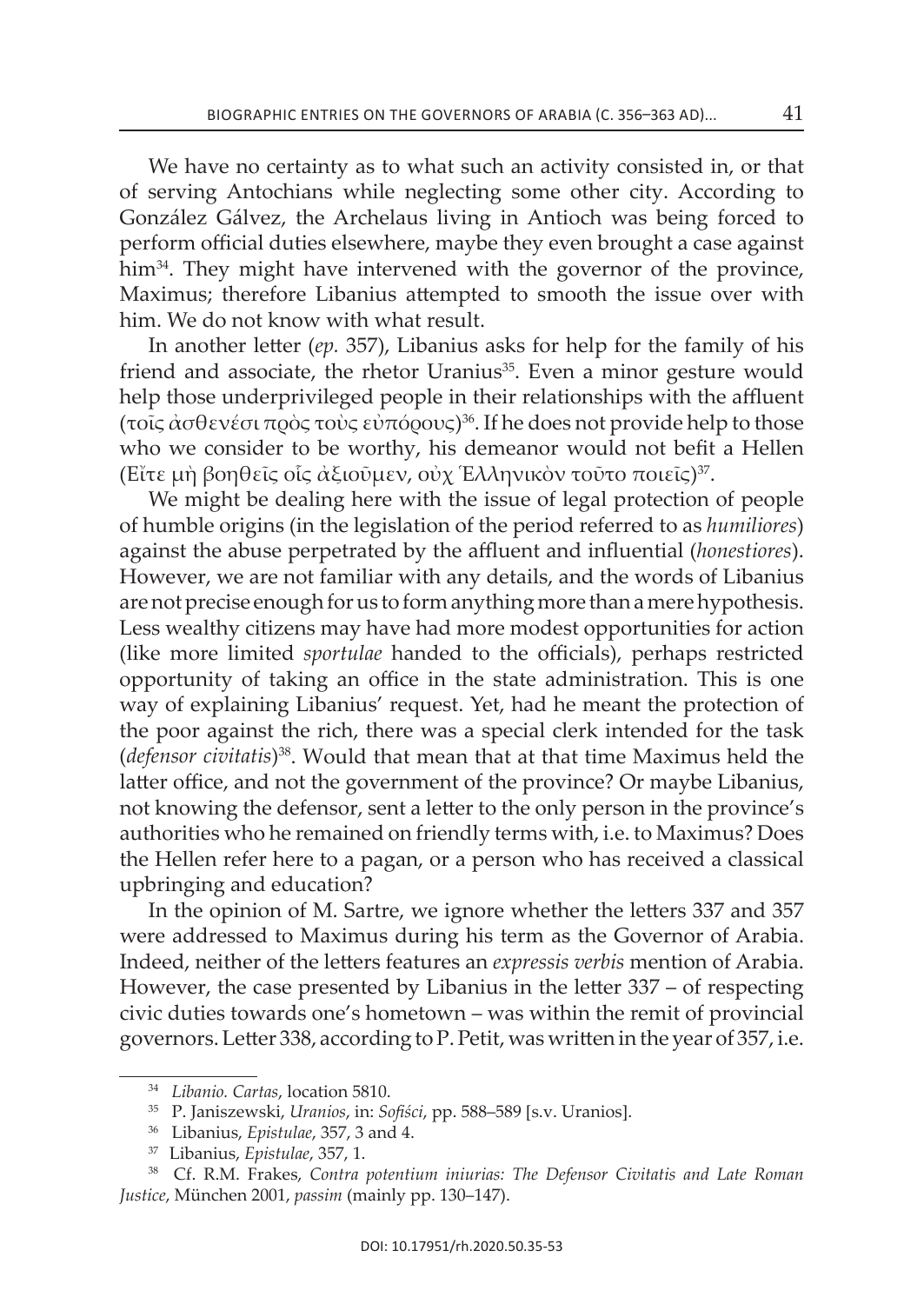at a time when Maximus did in fact govern Arabia in light of two previous epistles (320 and 329) . The chronological coincidence suggests that also the letter 337 was addressed to the governor of the province. Meanwhile, letter 357 is dated to the year 358, which means that either Maximus was already serving in a different office, perhaps that of *defensor civitatis*; or that Maximus governed Arabia in the year 357 and 358, dealing with the issue (difficult to define precisely) of Uranius' family<sup>39</sup>. The second option, in my opinion, seems more probable. all four letters share not only the time when they were composed, but also the same main motif – assistance of the closest family of three rhetors and friends to libanius: Gaudentius, Tiberinus, Uranius. Thus, it was a 'series' of letters sent almost at the same instant, addressed to the same official, pertaining to very similar matters.

The resent research on Libanius' vocabulary, presented by I. Sandwell, prove that as opposed to christian authors of that period, libanius did not use a simple linguistic qualifier (Hellen = pagan), instead taking a series of other words and phrases meaning the worshippers of old religions $40$ . Thus, Maximus would be an adherent of classical Greek culture ('*le possesseur d'un culture littéraire', as P. Petit phrased it), but not a pagan. Admittedly,* M. Sartre suggests on the basis of hagiography that our Maximus may have been the same person as another Maximus, a clerk prosecuting christians in Petra, but the source to prove that (*Passio sanctorum Theodori, Iuliani, Eubuli, Malcamonis, Mocimi et Salamanis*)<sup>41</sup> narrates the story of persecutions in the times of Maximinus Daia, that is before the events of the year 313 . Such a wide range of time makes it seem implausible that a high-ranked imperial official from the outset of the 4th century could serve as the Governor of Arabia almost half a century later.

<sup>&</sup>lt;sup>39</sup> Prosopographical studies mention one more Maximus, in the office in 358 AD; he was the Governor of Cilicia, cf. O. Seeck, *Die Briefe*, p. 207 [s.v. Maximus V]; *PLRE*, vol. i, p. 582 [s.v. Maximus 15]. Both works clearly differentiate Maximus, the Governor of arabia, from Maximusa, the Governor of cilicia; contra M. sartre, *Trois*, p. 104: o. seeck, *Briefe*, p. 207, 'pense qu'il peut s'agir du meme Maximus que fut praeses ciliciae fin 358…'.

<sup>40</sup> i. sandwell, *Religious Identity in Late Antiquity Antioch. Greeks, Jews and Christians in Antioch*, cambridge 2007, p. 63 and passim, (the analysis of the terminology of john chrysostom); pp. 92–93, (the words and phrases used by libanius to refer to pagans); pp. 99–100, (a correction to P. Petit, *Les fonctionnaires*, regarding the religious affiliation of some officials, with the conclusion that a clear-cut distinction between christians and pagans in most cases was not intended by libanius); pp . 177–179 (various theories on the meaning of the word Hellen).

<sup>41</sup> *La passion géorgienne des SS. Théodore, Julien, Eubulus, Malcamon, Mocimus et Salamanes*, eds. R.P. Blake, P. Peters, 'Analecta Bollandiana' 1926, 44, pp. 77, 84-87 (commentary) and pp. 88–101 (source text).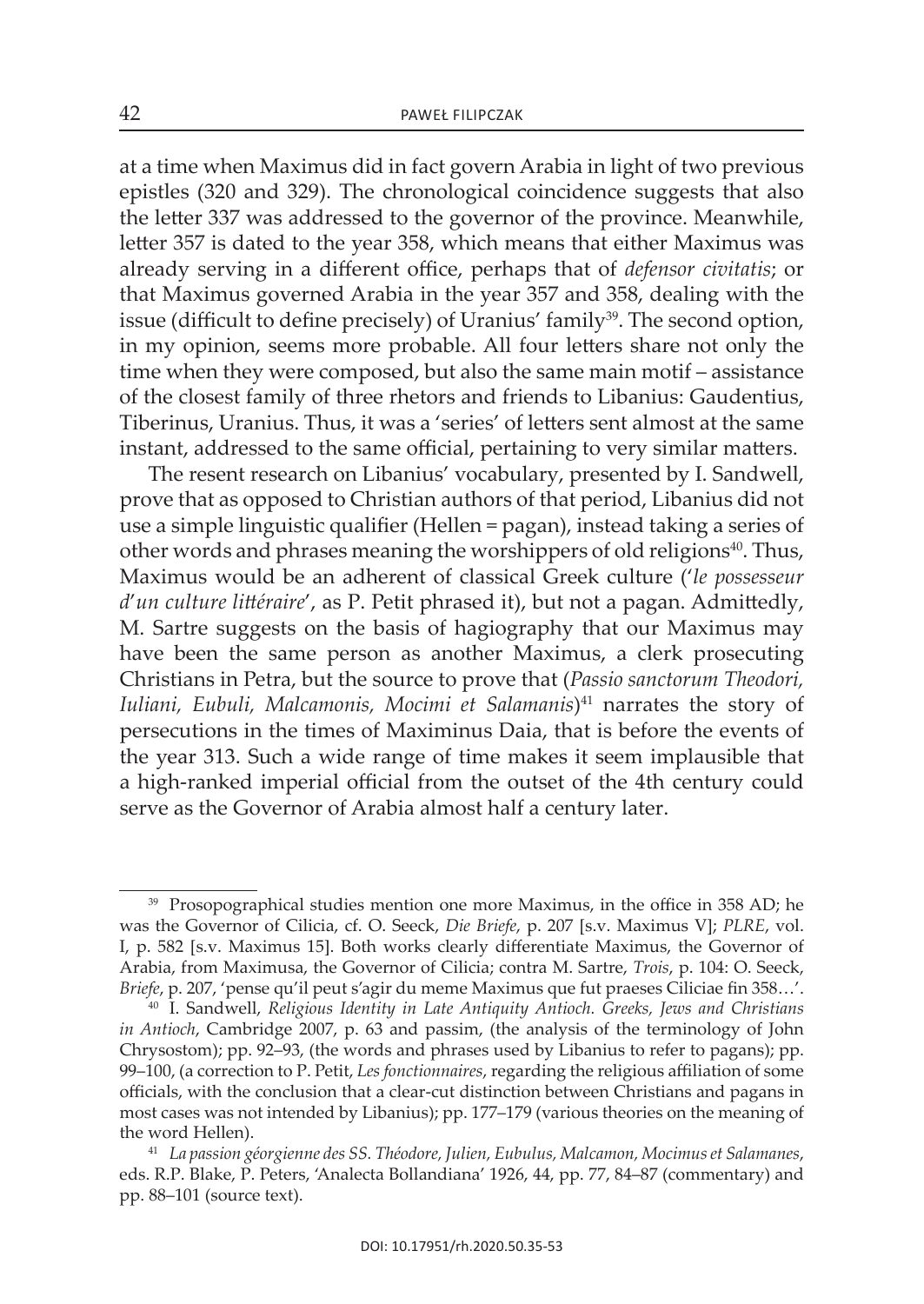## ORION<sup>42</sup>

A figure known from two letters to the Governor of Arabia, Belaeus (see below)43. the first of the letters (*ep.* 763), dated to the middle of 362, confirms that Orion ( $Ωρ(ων)$  is an old friend of Libanius (φίλος ἐπὶ τῶν προτέρων χρόνων), that he is an honest man (χρηστὸς)<sup>44</sup>, that his rule was mild (πραότατα ... τὴν ἀρχήν). Orion had not demolished temples, fought priests, things that libanius learned from the inhabitants of Bostra (τὴν Βόστραν οἰκούντων)<sup>45</sup>. He narrowly escaped from the people whom he had done no evil (μόλις τὰς τῶν εὖ παθόντων ὑπ' ἐμοῦ διαπέφευγα χεῖρας λυπήσας μὲν οὐδένα οὐδέν)<sup>46</sup>. His whole family, including his brother, had to leave their estates and lost their property (καὶ προσετίθει φυγὴν ἀδελφοῦ καὶ γένους ὅλου πλάνην καὶ γῆν ἄσπορον καὶ σκευῶν άρπαγήν)<sup>47</sup>. Now Libanius can see (τοῦτον νῦν εἶδον) and hear Orion walking bent in half and in desperation<sup>48</sup>. Such behavior, reminds him Libanius, is not pleasant to the Emperor (the rhetor cites the words of julian calling for peace in the cities, preserved in the letter to the inhabitants of Bostra, see below). Those who desired the fortunes of others were pretending they were serving gods by their deeds (ἐν τῷ τοῖς θεοῖς προσποιεῖσθαι βοηθεῖν)49 .

Some half a year later, in the summer of 363, Libanius wrote another letter (*ep.* 819) to Belaeus in Orion's case. Libanius intervened in person (πρὸς παρόντα) with Maximus, but to no avail<sup>50</sup>. He disagrees with Orion about gods (περὶ τὸ θεῖον δόξη) – Orion must have been misinformed, but

<sup>42</sup> Biographical entries: w. ensslin, *Orion 5*, in: *Paulys Real-Encyclopädie der classischen Aletertumwissenschaft*, vol. Xviii, part 1, 1939, col. 1087 [s.v. orion 5]; P. Petit, *Les fonctionnaires*, p. 185 [s.v. orion]. cf. also: G. sievers, *Das Leben*, p. 117; l. Petit, *Éssai sur la vie et la correspondance du sophiste Libanius*, Paris 1866, pp. 38–41.

<sup>&</sup>lt;sup>43</sup> According to P. Petit, *Les fonctionnaires*, p. 185, Orion is also mentioned in the letter 1381 (libanius, *Ep.* 1381, 4; ed. j. wolf, *Ep.* 1105, 4) addressed to the Governor of Galatia, Maximus. The edition of J. Wolf has Arion, the edition of R. Foerster – Orion. The letter refers to liberating Arion/Orion from some misfortunes that befell him. According to: *Selected*, p. 151, annotation 78, we are dealing here with arion, the philosopher from Ancyra; the addressee of the letter 1381 had no jurisdiction over Arabia, nor any other connection to that province that we could know of.

<sup>44</sup> libanius, *Epistulae*, 763, 1.

<sup>45</sup> libanius, *Epistulae*, 763, 2.

<sup>46</sup> libanius, *Epistulae*, 763, 3.

<sup>47</sup> libanius, *Epistulae*, 763, 3, 5–7.

<sup>48</sup> libanius, *Epistulae*, 763, 3, 1–2.

<sup>49</sup> libanius, *Epistulae*, 763, 6.

<sup>50</sup> libanius, *Epistulae*, 819, 2, 2.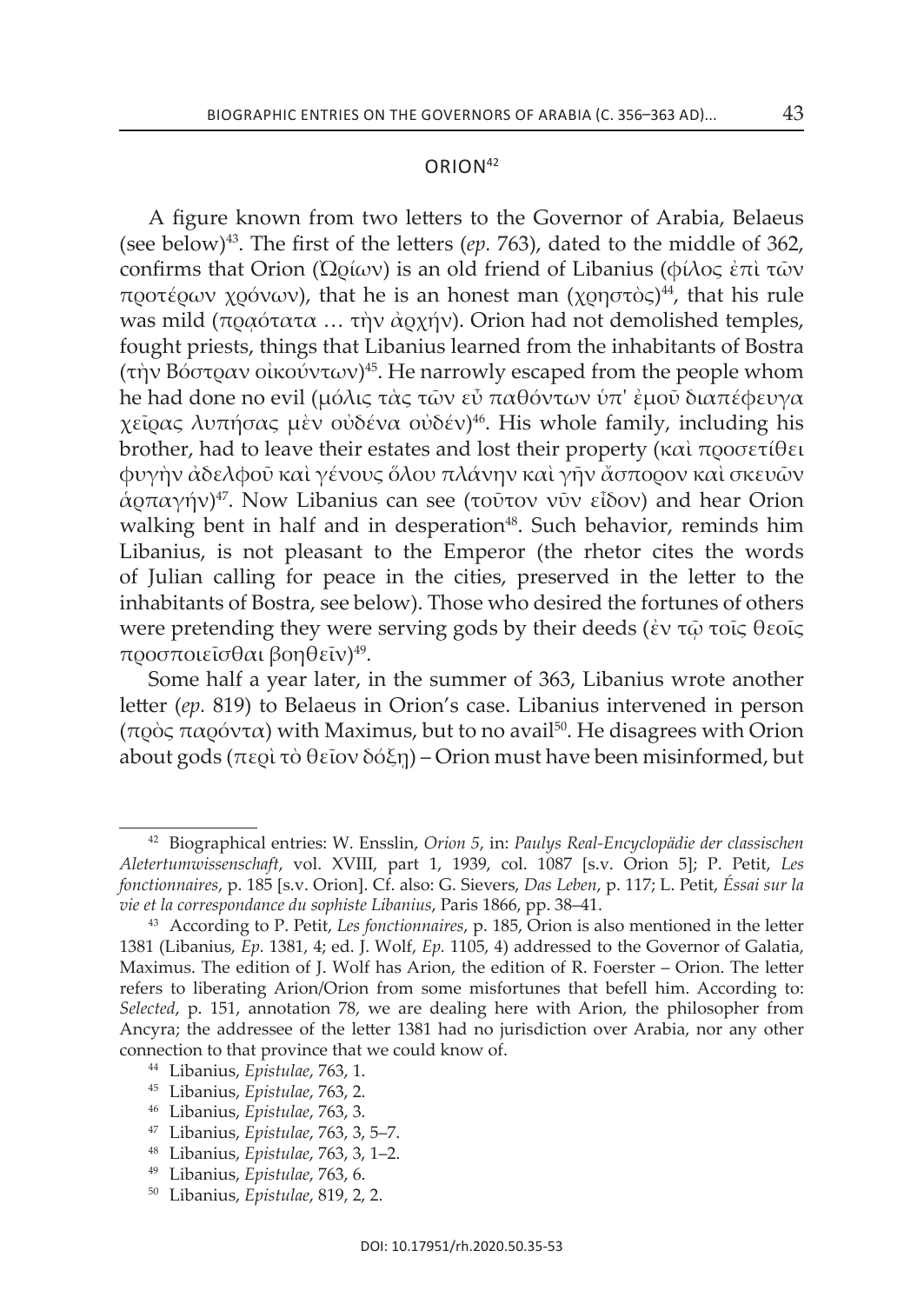he is stuck in error of his own free will<sup>51</sup>. Those who are now persecuting him (τοὺς νῦν ἐγκειμένους αὐτῷ) should be reminded of the great good he had given them52. it was they, however, who seized the Milesian spoils (Μυσῶν λείαν)<sup>53</sup> from Orion's relatives, they attacked him (ἐπὶ τὸ τοῦδε σῶμα)<sup>54</sup>, believing they were serving gods (τοῖς θεοῖς)<sup>55</sup> in that way. It was following their example, the simple folk (τοὺς μὲν πολλοὺς) started to behave unwisely (άνευ λογισμοῦ φέρεσθαι)<sup>56</sup>. If Orion had indeed appropriated temple goods, he should be subjected to torture; if he is merely a beggar, torture will only win him sympathisers<sup>57</sup>. If he dies in shackles ( $\alpha \pi \circ \theta \alpha$ νεῖν αὐτῷ δεδεμένῳ), they will revere him<sup>58</sup>. Libanius pleads that Orion be left unharmed, even if he would still have to be tried before the tribunal (εἰ δεῖ δίκην αὐτὸν ὑποσχεῖν)<sup>59</sup>.

Both letters provide indications of an important office, and as usual – one not directly named. that it was the government of the province, which may be seen in the passage from the letter 763, of an office held in a benignant manner, and above all in the range of matters touched upon in both epistles . The execution of religious policies of emperors (judging by letter 763, not overzealously adhered to by Orion), but also the keeping of social stability and order, execution of jurisdiction, including arrests, interrogations, and tortures – all these activities were within the remit of provincial governors. as both letters were addressed to the Governor (Belaeus), who ruled the province of Arabia at the time, it is a token that the events described in both letters occurred in that city. i believe, therefore, in spite of certain doubts expressed in source literature<sup>60</sup>, that Orion did serve in the office of the Governor of Arabia (*praeses Arabiae*, according to P. Petit).

In the context of Orion's government, as well as that of his successor, Belaeus, of importance proves the letter of Emperor Julian to the inhabitants of Bostra<sup>61</sup>, dated to 1 August 362. The Emperor accuses Christians,

- <sup>51</sup> libanius, *Epistulae*, 819, 2, 4–5.
- <sup>52</sup> libanius, *Epistulae*, 819, 3, 1–2.
- <sup>53</sup> libanius, *Epistulae*, 819, 3, 4–5.
- <sup>54</sup> libanius, *Epistulae*, 819, 3, 5–6.
- <sup>55</sup> libanius, *Epistulae*, 819, 3, 6.
- <sup>56</sup> libanius, *Epistulae*, 819, 4.
- <sup>57</sup> libanius, *Epistulae*, 819, 5.
- <sup>58</sup> libanius, *Epistulae*, 819, 6.
- <sup>59</sup> libanius, *Epistulae*, 819, 7.

<sup>60</sup> According to: *Selected*, p. 168, annotation 123: 'Orion's post is still unclear'; if he served as the governor of the province, 'he governed his own province', which was against the law; nevertheless, it did happen.

<sup>61</sup> *The Works of Emperor Julian, vol. III, transl. E.W.C. Wright, London 1913, letter 41.*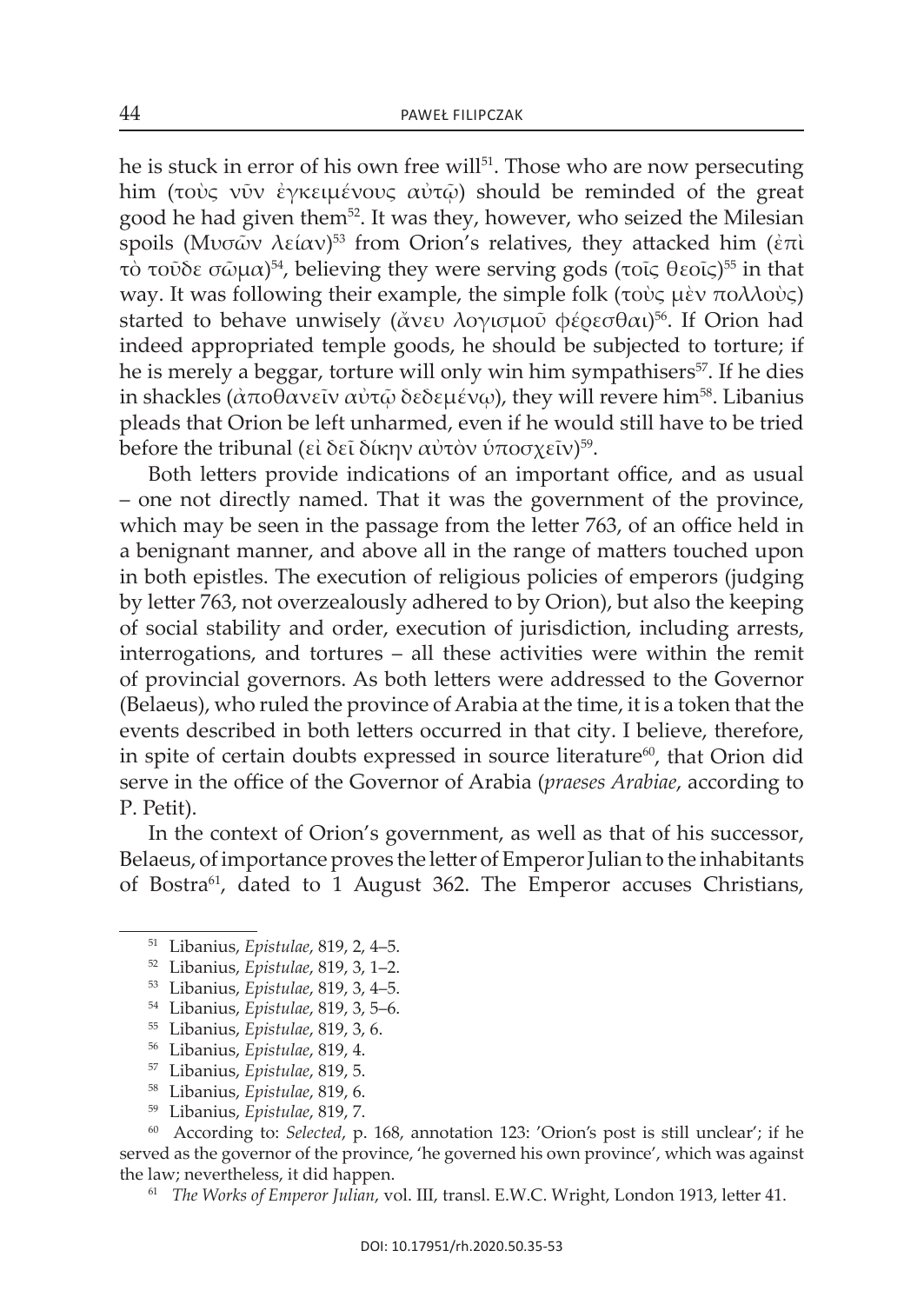particularly the clergy, of instigating riots and plundering estates; these illegal actions, according to the Emperor, were how the Church reacted to an abolition of a series of privileges. Additionally, Julian had received a letter from the Bishop of Bostra, Titus, in which the hierarch claimed that it is only himself and his clerics who stopped the local christians, comparable in their numbers to heathens, from radical riots. The Emperor decided the letter was a proof of christian involvement in the unrest, and consequently urged the inhabitants of Bostra to replace their Bishop.

The letter does not mention Orion. Is that because the assaults against him occurred later, after 1 August? Was Julian aware of Orion's situation, but failed to mention it, knowing that the misdeed had been perpetrated by pagans? we do not have the answer to the above questions; thus, we are unable to date Orion's term of office with regard to the letter's date of origin. we have to remain within the cautions dating by P. Petit, according to whom Orion served as a governor towards the end of Constantius' rule.

Libanius at no point refers to Orion as a Christian; however, from the cited passages of the letter 763, one can infer that Orion indeed was a christian – although a temperate one, judging by the account of his governance, as reasonably indicated by P. Petit. the anti-pagan legislation adopted by Constantius II (a series of edicts issued after 341, among other things, interdicting public offerings, closing pagan temples, forbidding the practice of magic)<sup>62</sup> was during Orion's reign either entirely not abided by, or the authorities had not performed their duties with regard to it with much zeal . if the Governor himself was not an enthusiastic follower of christianity, if he did not impose a repressive policy against the local pagans, it was not for religious reason that he was later persecuted. it was pagans who persecuted him, a thing never directly indicated by libanius, but resulting from several circumstantial (quoted) mentions, above all those when the actions are said to have been carried out under the pretense of serving gods. Religious motivations where therefore a mere pretext, with the actual cause of riots being an opportunity to get rich.

The numerous passages above pertaining to Orion's escape provoke another series of questions. Was Orion forced to leave the office, having been attacked by the local pagans? Did he escape to Antioch, to seek help there from his influential friend, Libanius? Or maybe he was 'merely' expelled from his estate, but was able to remain in Bostra, guarded by the new Governor, Belaeus? we can only answer positively the final

<sup>62</sup> *Theodosiani Libri XVI cum Constitutionibus Sirmondianis et leges novellae ad theodosianum perti-nentes*, eds. t. Mommsen, P. Meyer, vol. i–ii, Berolini 1954 [hereinafter: *Theodosiani*], iX, 16, 4; iX, 16, 5; iX, 16, 6; Xvi, 10, 2; Xvi, 10, 4; Xvi, 10, 6.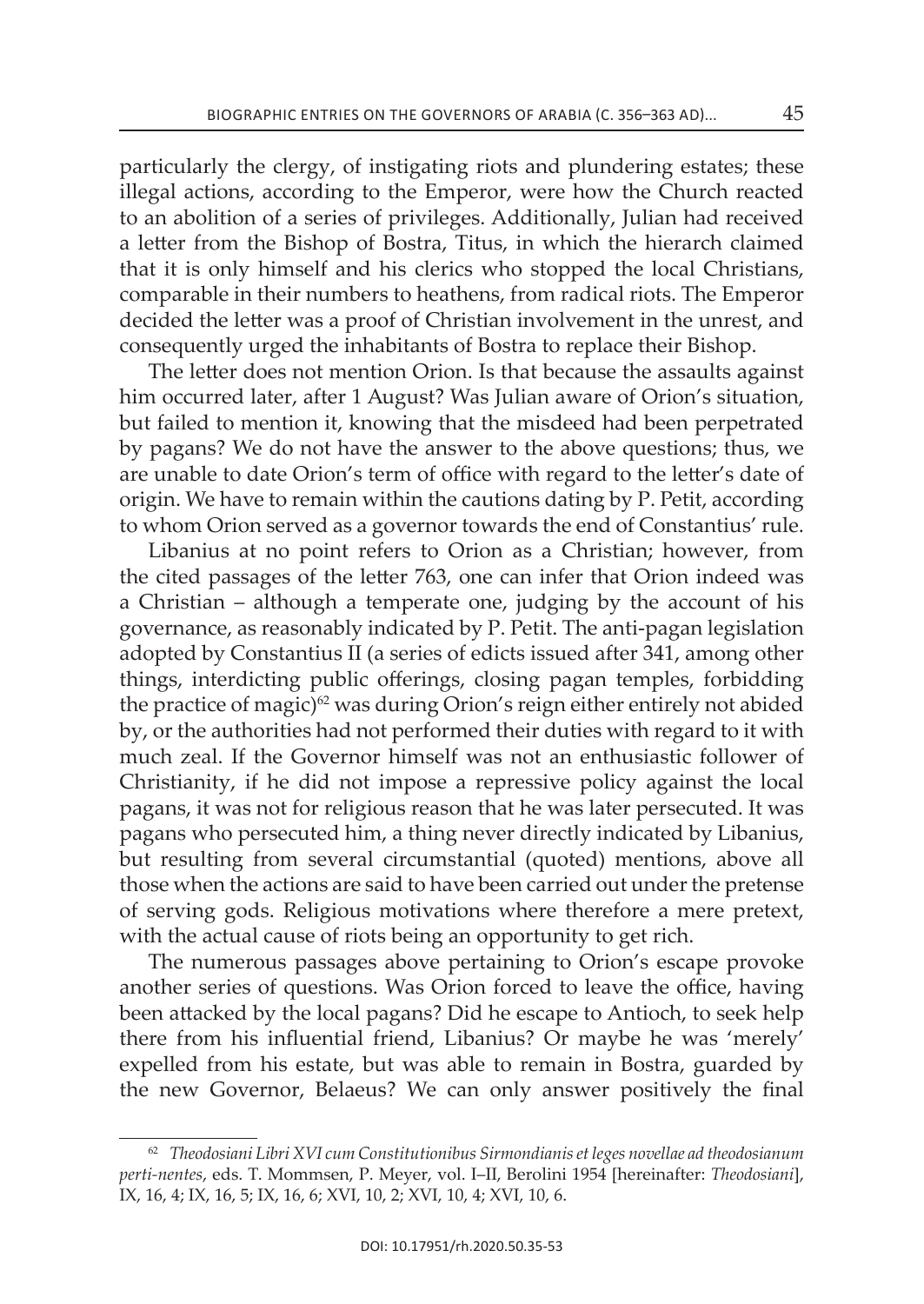questions, as only in that case the text (of the letter 819) leaves us without any doubts<sup>63</sup>. A hypothetical answer to the first question would sound as follows: Orion did not lose his office because of being assaulted by pagans, for the reasons that: first of all, libanius does not mention anywhere such a development, whereas complaining of Orion's misfortunes he should mention his loss of office above all else; secondly, with minor exceptions, we do not know of any riots of the pagan populace that could threaten the local authorities, neither under Julian, nor under any other Emperor of the 4th century (during a later period, state officials would leave their posts, but as a result of great rebellions of the circus factions) $64$ . Regarding the second question – Orion's escape to Antioch may only be suggested by a single passage in the letter (763, 3, 1–2), from which it can be inferred that Libanius saw Orion in person (on condition, however, that we will adopt a literal and not metaphorical reading of the used phrase) . The strongest argument corroborating the thesis of the escape to Antioch stems rather from the logic of events - Orion, being in danger in Bostra, escapes to the capital of syria, in order to seek help from his influential friend, libanius. However, such a scenario cannot be reconciled with an incontrovertible fact – that Orion was held captive, arrested in Bostra<sup>65</sup>.

### BFLAFUS<sup>66</sup>

Between the middle of the year 362 and the outset of 363, libanius sent five letters to Belaeus (Βηλαίῳ). in the first of those (*ep.* 747), we can read that Belaeus performed his office with dignity, delivering orations (τῆς σῆς ἀρχῆς ἄξιος τῶν λόγων), that he valued highly the great family of rhetors

<sup>&</sup>lt;sup>63</sup> Cf. Libanius, *Autobiography and Selected Letters*, vol. 2, *Letters 51–193*, ed. and transl. a.F. norman, *Loeb Classical Library*, no. 479, cambridge–london 1992, pp. 158–159, annotation a.

<sup>&</sup>lt;sup>64</sup> Cf. P. Filipczak, Władze państwowe wobec zamieszek fakcji cyrkowych w świetle Kroniki *Jana Malalasa*, 'Piotrkowskie zeszyty Historyczne' 2004, 6, pp. 35–48.

 $65$  Besides, it is possible that Libanius met Orion in Bostra. Considering that, as he wrote (see above, citation: libanius, *Epistulae*, 819, 2, 2), he intervened in person on behalf of Orion with the Governor of Arabia, so he may have been to Bostra (but such a connotation causes more questions – would libanius travel to a province or city swept with riots of the populace? If so, why did he not mention it ever again? Other sources remain silent on Libanius' voyage to Arabia).

<sup>66</sup> Biographical entries: o. seeck, *Belaios 3*, in: *Paulys Real-Encyclopädie der classischen Aletertumwissenschaft*, vol. iii, 1899, col. 197 [s.v. Belaios 3]; o. seeck, *Die Briefe*, p. 97 [s.v. Belaeus]; *PLRE*, vol. i, p. 160 [s.v. Belaeus]; M. sartre, *Trois*, p. 104 [s.v. Belaeus]; P. Petit, *Les fonctionnaires*, pp. 54–55 [s.v. Belaeus]; P. janiszewski, *Belaios*, in: *Sofiści*, p. 111 [s.v. Belaios].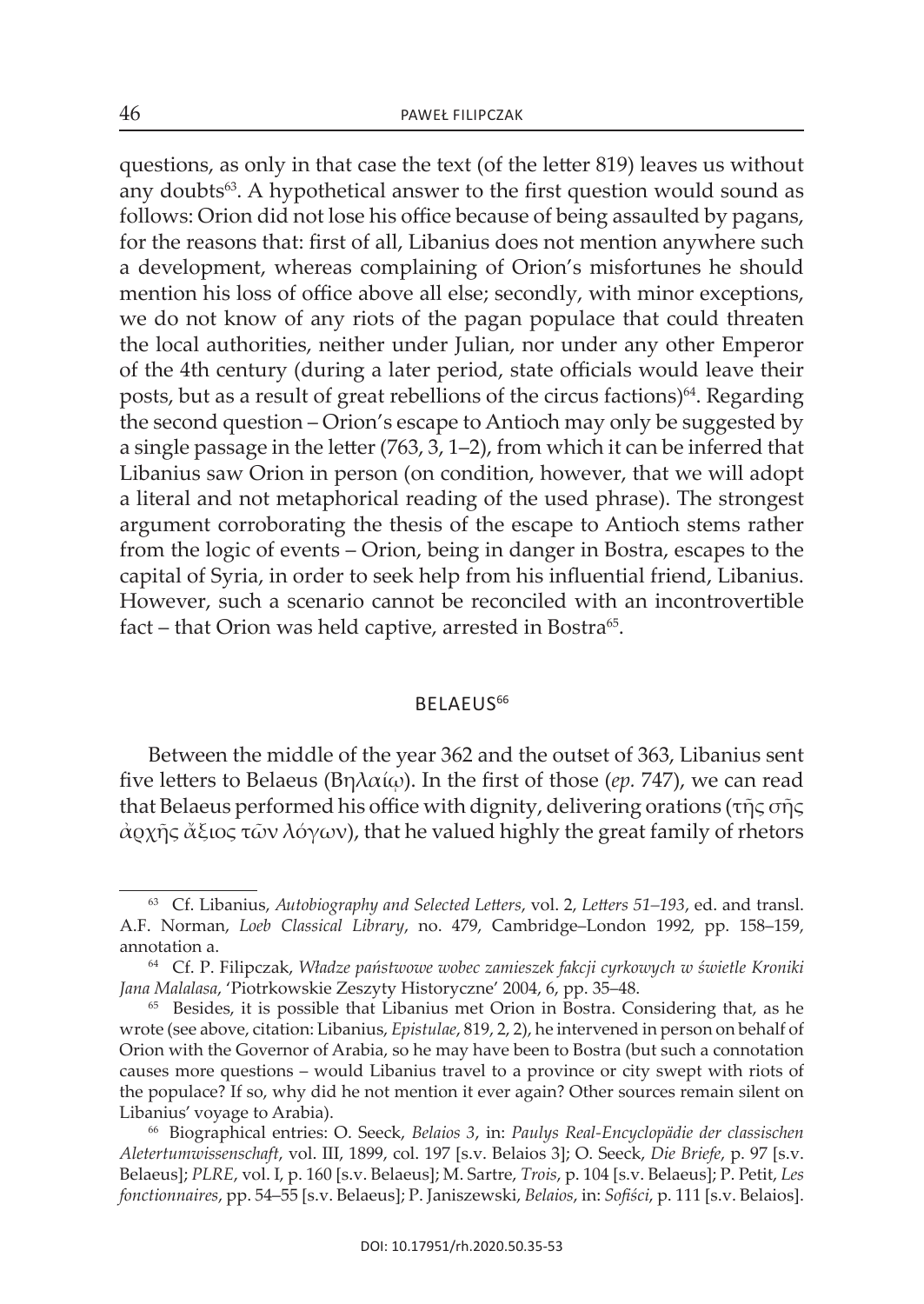(ἄπαν τὸ τῶν σοφιστῶν γένος)<sup>67</sup>, the he led cities to prosperity (ποίει τὰς μὲν πόλεις εὐδαίμονας), that in his period law was ubiquitously abided by (πᾶσι μὲν βεβαίου τοὺς νόμους)<sup>68</sup>. However, Gaudentios, known to both of them, was still awaiting justice (νῦν γε δικαίως ἂν βελτίονος έγεύοντο τῆς τύχης)<sup>69</sup>. Meanwhile, two of his relatives required their fortunes to be helped at once  $(\tau v \chi \epsilon \tilde{\iota} v)^{70}$ .

in two other letters (*ep.* 762 and *ep.* 776), libanius also pleads on behalf of his acquaintances, rhetors Sopater $71$  and Magnos $72$ . Towards the former, libanius felt a debt of gratitude (owing to the familiarity with the authorities of constantinople, sopater was able to help libanius acquire a group of students there)<sup>73</sup>, therefore now he is asking for a sympathetic look (ή $\delta \epsilon \omega \varsigma$ ) όραν) at the case concerning Sopater's parents<sup>74</sup>. Magnos, in turn, school friend of Libanius, is unable to come into his inherited patrimony (πατρώαν), due to the activity of some adversaries (τοὺς ἀντιπάλους)<sup>75</sup>, and as the case will surely end up before the tribunal, the right decision has to be made (καὶ δικαστηρίου χρήζοντας εὐμενῶς δέχοιο)<sup>76</sup>.

in two subsequent letters (*ep.* 763 and *ep.* 819), addressed to Belaeus, Libanius raises the issue of his old friend Orion – as I have already analyzed both these letters, i will focus here only on the three passages significant for the biographic entry concerning Belaeus. Referring to the people attacking Orion and his family, Libanius pleads that no other than Belaeus, the one who replaced teacher's cathedral with the jewel of authority (σὲ δὲ τὸν ἀπὸ τοῦ παιδεύοντος θρόνου πρὸς τὸν ψήφου κύριον), should stop the perpetrators<sup>77</sup>. Meanwhile, regarding the deeds of Orion, a good governor (τὸν δ' αὖ ἄρχοντα καλόν, ἄλλως τε καὶ σέ), i.e. Belaeus, should adopt the law (παρὰ τοὺς νόμους) enabling the exiles to return, and their estates, such as the Milesian spoils, should be restored to their rightful owners<sup>78</sup>.

The cited passages prove that Belaeus did serve as the Governor of arabia (the text speaks of the events at Bostra, the capital of the province, for the inhabitants of Bostra were the ones who provided libanius with

<sup>67</sup> libanius, *Epistulae*, 747, 1.

<sup>68</sup> libanius, *Epistulae*, 747, 2.

<sup>69</sup> libanius, *Epistulae*, 747, 3.

<sup>70</sup> libanius, *Epistulae*, 747, 4.

<sup>71</sup> cf. P. janiszewski, *Sopatros 4*, in: *Sofiści*, p. 412 [s.v. sopatros 4].

<sup>72</sup> cf. P. janiszewski, Magnos 1, in: *Sofiści*, p. 407 [s.v. Magnos 1].

<sup>73</sup> libanius, *Epistulae*, 762, 1 and 2.

<sup>74</sup> libanius, *Epistulae*, 762, 4.

<sup>75</sup> libanius, *Epistulae*, 776, 1.

<sup>76</sup> libanius, *Epistulae*, 776, 2.

<sup>77</sup> libanius, *Epistulae*, 819, 4.

<sup>78</sup> libanius, *Epistulae*, 763, 6.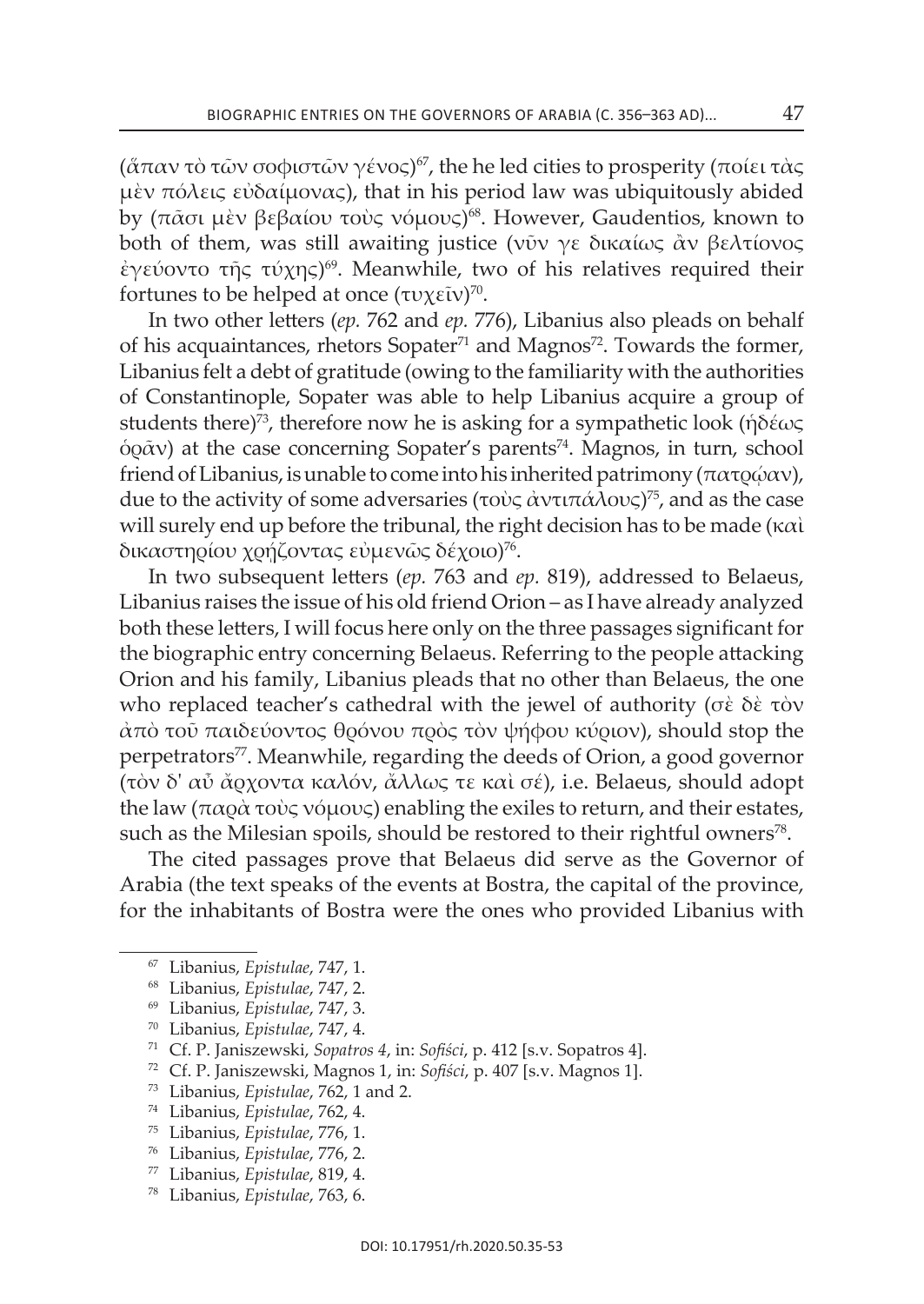information about Orion; thus, *arché* would mean the office of the governor of the province, whereas *dikasterion* – its tribunal). o. seeck, and P. Petit write that he served in the office of *praeses Arabiae*. According to M. Sartre, a zealous pagan, Belaeus had been nominated as the Governor of Arabia by Julian (as indicated in the inscriptions on milestones)<sup>79</sup>, who was thus avenging the rebellion instigated by the local christians. later, in March 363, when leaving Antioch, Julian appointed a new Governor of Syria, alexander, to take revenge for the dishonors he had suffered in the city from Christians. Thus, in both cases he behaved in the same manner.

From the letters of Libanius, it undeniably follows only that Belaeus was in the office during the period when the city witnessed attacks on Orion and his family. As Julian's letter is dated to 1 August 362, it is a testament to the fact that skirmishes between christians and pagans had been waged for some time; therefore, Belaeus must have taken his office before 1 August. We do not know how long he performed his function (were we to assume the traditional period of a year or, at most, two years, his term would have to end by the middle of the year 363 or 364, at the latest).

Before he was nominated as the Governor, he was a '*professeur d'éloquence*' (P. Petit), considering that during his term in the office he displayed the mastery of the oratory, and the milieu of rhetors was dear to him. It was with him that libanius would intervene the most frequently, more often than not on behalf of other rhetors (Gaudentius, sopater, Magnus). these were private matters, and we cannot say whether they were completed as libanius would have wished it. The instance of Orion, in whose case Libanius intervened three times, and whose fate was in the hands of Belaeus, indicates if not Belaeus' obstinacy, then at least his indifference to Libanius' entreaties (though Orion's case, as a former Governor and a christian, must have been somewhat special). Both that fact, and the call to zeus, with a concurrent libanius' address to Belaeus, are testament to the fact that Belaeus was a pagan.

It is difficult to say whether the indication of prospering cities and the rule of law was an account of the state of affairs (though, from the fact that two other letters mention unrests in Bostra, we may have our doubts as to that), or whether it is the requirement of style for the letter, in which libanius was forced to evoke the ideal of a just Governor, to be able to expect decisions favorable for his acquaintances. There can be no doubt, however, that Belaeus had at his disposal a certain apparatus of coercion, prison service, able to perform tortures, judging by the words from the letter 819<sup>80</sup>.

<sup>79</sup> *Bostra. Aux portes de l'Arabie,* eds. j. Dentzer et al., Beyrouth 2007, p. 57.

<sup>80</sup> cf. also P. Filipczak, *Siły policyjne w Antiochii w świetle listów i mów Libaniusza*, in: *Cesarstwo bizantyńskie. Dzieje. Religia. Kultura. Studia ofiarowane profesorowi Waldemarowi*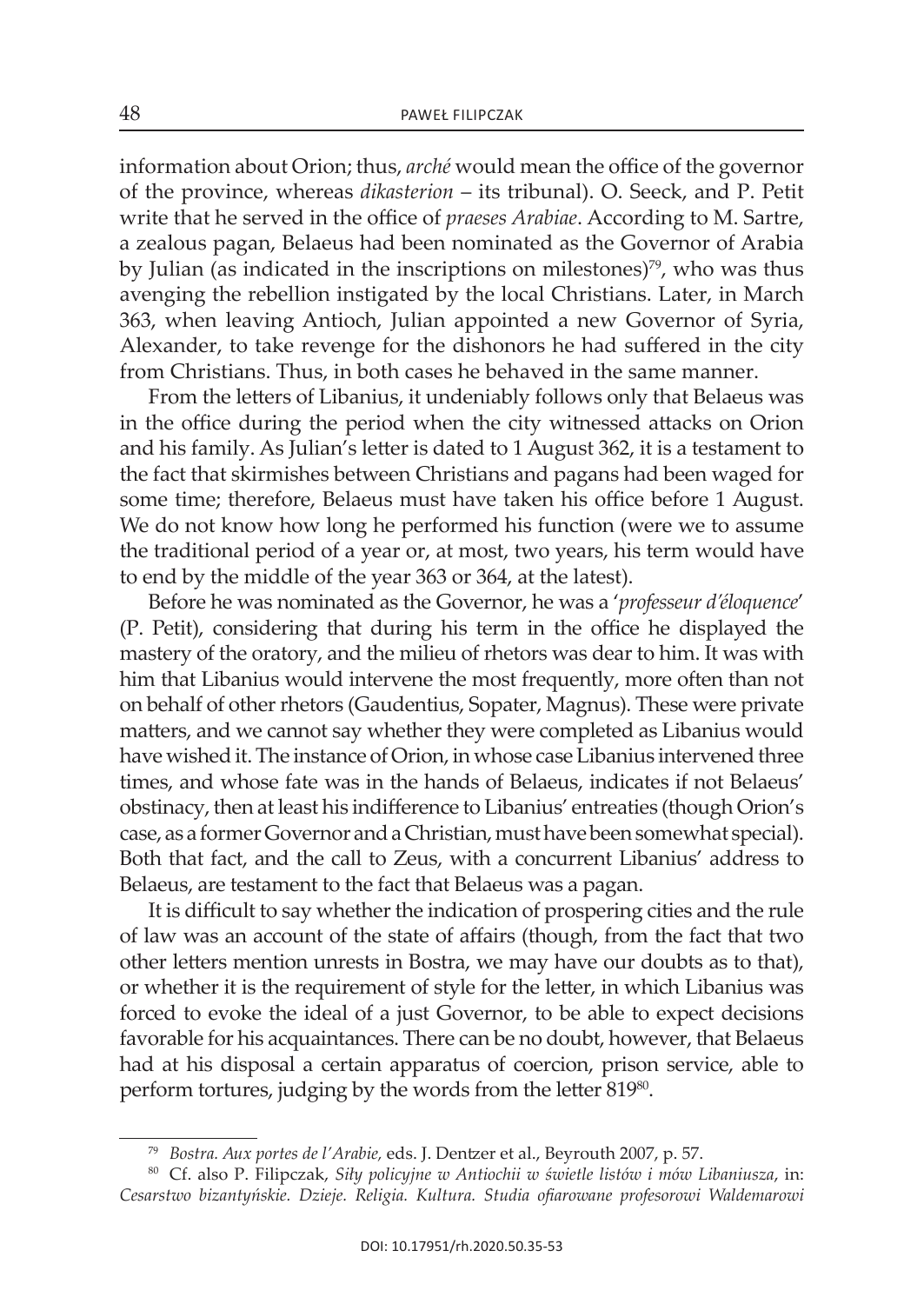### conclUsions

### Titles, Competences

Andronicus, Maximus, Orion and Belaeus – I have no doubt that each one of them served as the Governor of arabia, even though the identification of the office is not based anywhere on technical terms, but is 'inferred' from general vocabulary and, above all, from the context. From 262, the province of Arabia had been ruled by eques governors, granted the title of *praesides*<sup>81</sup>. in line with the reforms adopted by Diocletian and constantine (3rd/4th century) governors were deprived of authority over the troops, which was transferred to provincial *duces*. However, according to some scholars, in particularly dangerous regions of the country, incl. Arabia, the old system was retained – of the military and civil power united in the hands of the provincial governor<sup>82</sup>. Nevertheless, all the events described in the article pertain to civil cases, either legal or judicial. These most often entailed restoration of estate, appointment to an office, favorable treatment of various issues. There is not a single trace of governing the troops, nor any other military activity performed by the Governors of Arabia in the period of 354– 363. My research confirms and compliments the findings of M. sartre, who on the basis of epigraphic sources (though referring to other governors than the ones i have focused on), established that by the year 367, arabia had been simultaneously ruled by two officials, *dux* and *praeses*<sup>83</sup>*.* it was only later, that civilian and military prerogatives may have been united in the hands of *viri spectabilis ducis Arabiae et praesidis* (according to the regulation in the *Notitia Dignitatum*, a source from the 4th/5th century)<sup>84</sup>.

#### Background, Education

Two of them (Andronicus and Orion) had popular Greek names; one – a latin one (Maximus), and one – a name of unknown origin (Belaeus).

*Ceranowi przez uczniów na 70-lecie Jego urodzin*, eds. P. krupczyński, M.j. leszka, łask–łódź 2006, pp. 53–70.

<sup>81</sup> M. sartre, *Trois*, pp. 97, 116–117.

<sup>82</sup> a.H.M. jones, *The Later Roman Empire 284–602. A Social, Economic and Administrative Survey*, vol. 1, oxford 1964, p. 101.

<sup>83</sup> M. sartre, *Inscriptions grecques et latines de la Syrie. Bostra*, fasc. 1, *Bibliothèque archéologique et historique*, vol. 113, Paris 1982, Xiii, fasc. 1, 134–4.

<sup>&</sup>lt;sup>84</sup> La Notitia Dignitatum. Nueva editión crítica y commentario historico, ed. N. Faleiro, *Nueva Roma. Bibliotheca Graeca et Latina Aevi Posterioris*, vol. 25, Madrid 2005, orient, XXXiii, 36, p. 264.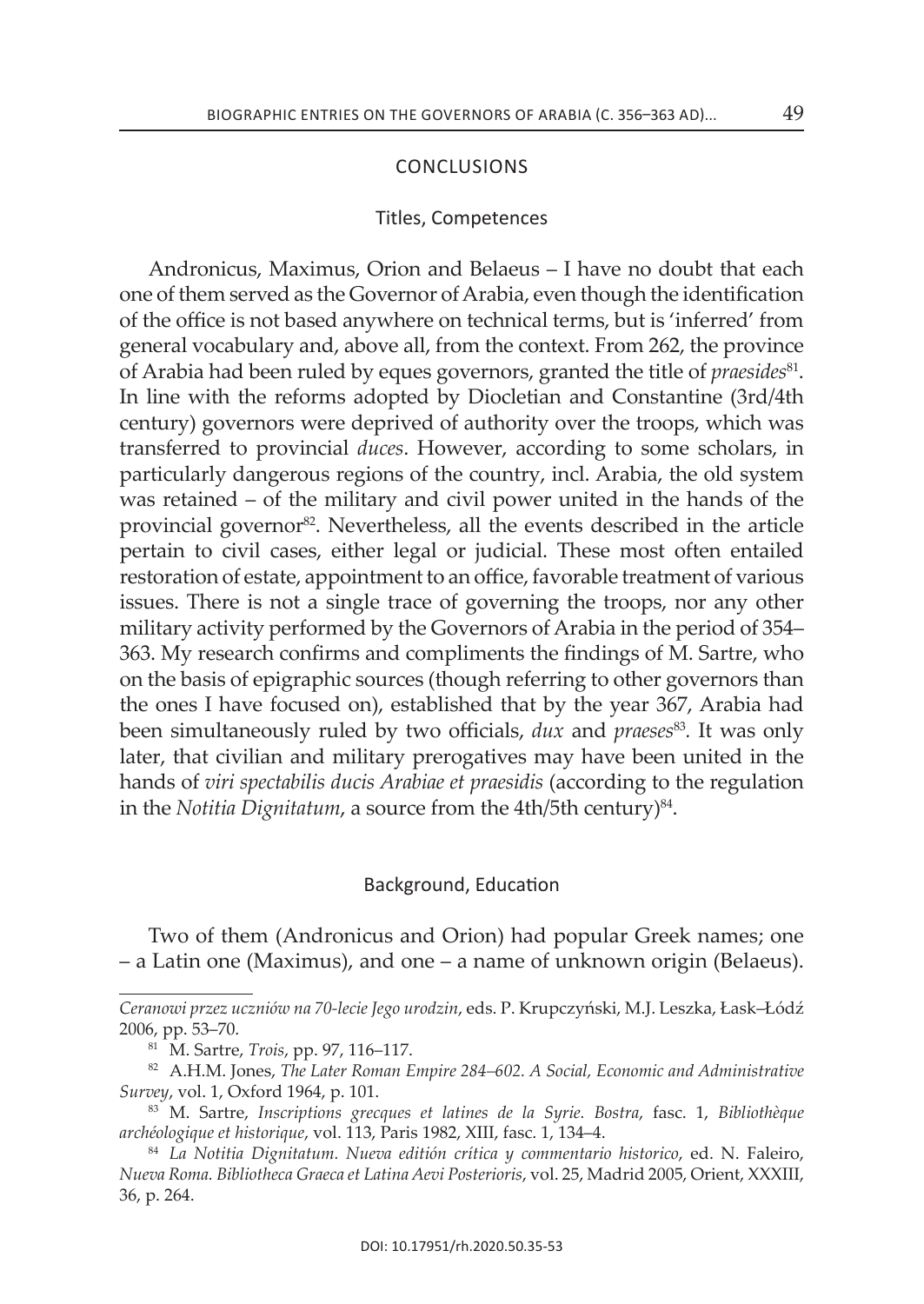judging only by their names, the two former ones must have hailed from the Greek, eastern part of the Empire. Maximus as a name appeared in over a score of inscriptions from the region of Bostra, most frequently dating back to the preceding period, at times being the name of soldiers<sup>85</sup>. I doubt that in the case of our Maximus, we are dealing with a man who had only recently arrived from the West to pursue a career in the administration of arabia. He seems rather to be an offspring of soldiers or veterans, or some other Latin people, who had earlier arrived in Arabia, and became Hellenized there.

all of them must have been able to use Greek fluently, considering that they received the correspondence form libanius, and he himself refers to the three of them (Andronicus, Maximus, Orion) as his friends. Besides Orion, about whose level of schooling we know nothing, the three other men were well-educated. in my view, Maximus should be listed among the substantial number of governors–rhetors, presiding over various provinces, about whom Libanius wrote in relation to the reign of Julian<sup>86</sup>. Before he became a governor, Belaeus was a sophist; there are grounds to consider Andronicus to have been a philosopher .

#### Religious Identity

There is not much that we know about it, but the situation seems to have been varied, as the office of governor was taken by a Christian (Orion) and, perhaps directly after the latter, a pagan (Belaeus). although the number of christians governing provinces had increased since constantine, there were no formal obstacles for pagans willing to serve in the office<sup>87</sup>. In the case of the nearby province of Syria *Coele*, in the period of 324–395, roughly the half of governors known to us worshipped the old gods<sup>88</sup>. Analogical may have been the situation in Arabia, especially because this region must have been less Christianized than that of northern and western Syria.

<sup>85</sup> M. sartre, *Inscriptions,* inscriptions 9342, 9343, 9002, 9396, 9266, 9415, 9232, 9112, 9358; M. sartre, a. sartre-Fauriat, *Inscriptions grecques et latines de la Syrie. Bostra Supplément*, Bibliothèque archéologique et historique, vol. 194, Beyrouth 2011, inscriptions 9536a, 9536b, 9570k, 9595, 9666, 9747, 9750, 9751, 9756, 9757, 9758, 9767, 9865, 9882, 9884, 9888, 9919.

<sup>86</sup> libanius, *Selected Orations*, vol. 1, *Julianic Orations*, ed. and transl. a.F. norman, *Loeb Classical Library*, no. 451, cambridge–london 1969, Xviii, 159.

<sup>87</sup> *Theodosiani*, Xvi, 10, 21.

<sup>88</sup> cf. P. Filipczak, *Przełom konstantyński i funkcjonowanie administracji rzymskiej w Syrii*, 'christianitas antiqua' 2014, 5, pp. 164–166.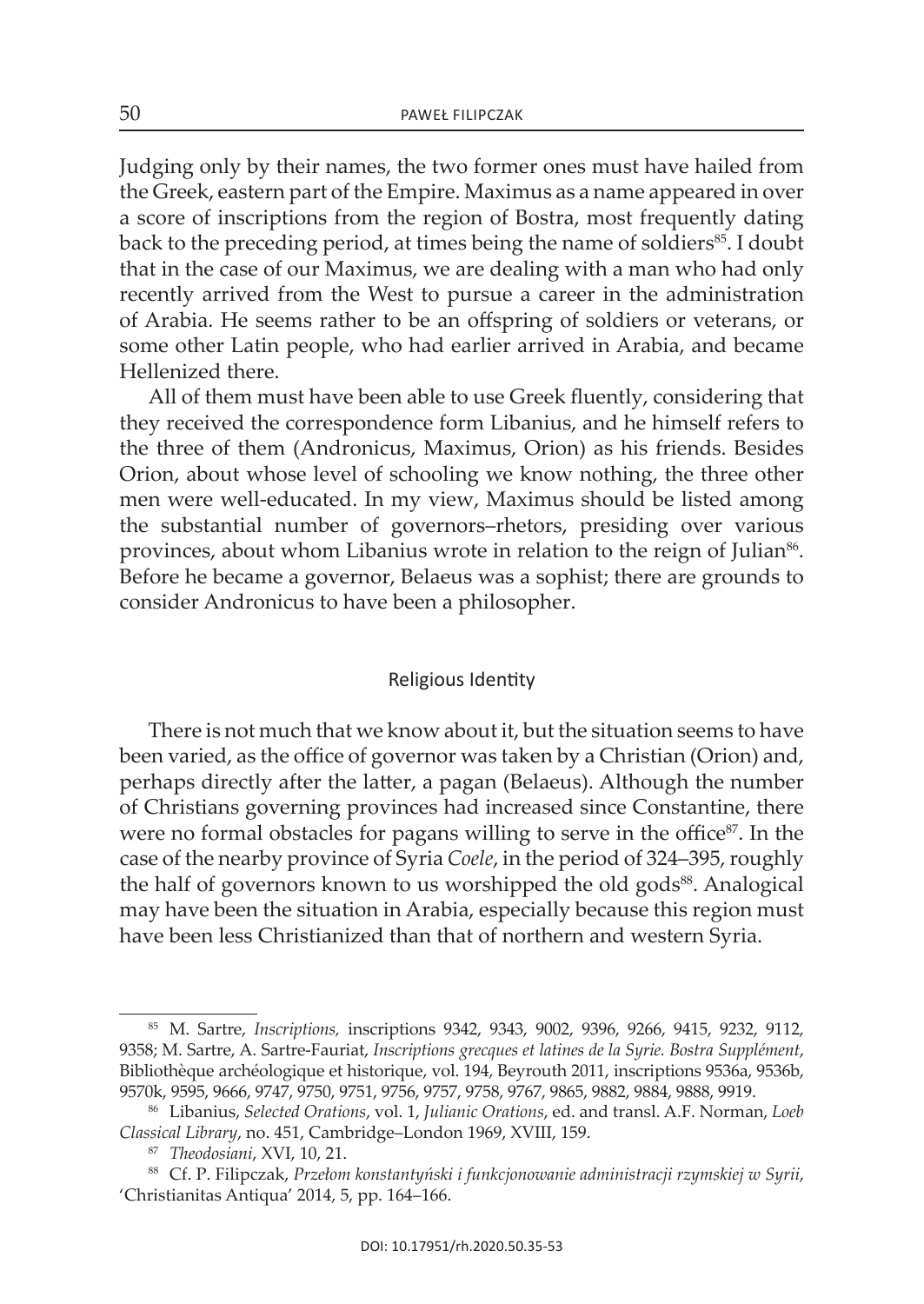# The Situation in Arabia During Julian's Reign

The analyzed letters provide one with an insight into the situation of various families, indicating predominantly their financial troubles. admittedly, we may be able discover in the correspondence traces of some instances of abuse of power perpetrated by provincial officials, but it cannot serve as a proof of pauperization of the entire province .

comparing libanius' accounts of the situation in Bostra with what Emperor Julian wrote about it, we are forced to ask the question who really was responsible for the outbreak of unrest in the capital of the province; whether these were pagans, as indicated by libanius, or christians, as reported by Julian. Pagans participated in the riots due to the sense of impunity and willingness to get rich on the estates of Christians (Libanius underscores the fact so many times that it is difficult to retain any doubts as to it); about christians – we cannot be certain; julian's argumentation is vague and unconvincing, based on an idiosyncratic and perverse interpretation of the words of Bishop Titus. Libanius, after all a pagan himself, at no point accused Christians of the attacks in Bostra. If Christians did participate in any riots, it may have been merely in acts of self-defense.

(translated by linGuA lAB)

### **REFERENCES**

#### **Printed sources**

- *La Notitia Dignitatum. Nueva editión crítica y commentario historico*, ed. n. Faleiro, *Nueva Roma. Bibliotheca Graeca et Latina Aevi Posterioris*, vol. 25, Madrid 2005.
- *La passion géorgienne des SS. Théodore, Julien, Eubulus, Malcamon, Mocimus et Salamanes*, eds. R.P. Blake, P. Peters, 'Analecta Bollandiana' 1926, 44.
- *Libanii Opera,* vol. iX, *Prolegomena ad epistulas*, ed. R. Foerster, lipsiae 1927 (reprint: Hildesheim 1963) .
- *Libanii Opera,* vol. X, *Epistulae 1–839*, ed. R. Foerster, lipsiae 1921 (reprint: Hildesheim 1963).

*Libanii Opera*, vol. Xi, *Epistulae 840–1544 una cum pseudepigraphis et Basilii cum Libanio commercio epistolico; Fragmenta*, ed. R. Foerster, lipsiae 1922 (reprint: Hildesheim 1963).

*Libanii Sophistae Epistulae Graece et Latinae*, ed. and transl. j. wolf, amstelaedami 1838.

- *Selected Letters of Libanius from the Age of Constantine and Julian*, ed. and transl. s. Bradbury, Liverpool 2004.
- *Libanio. Cartas. Libros I–V*, ed. and transl. a. González Gálvez, *Biblioteca Clásica Gredos*, vol. 336, kindle edition 2005.

*Libanios. Lettres aux hommes de son temps*, ed. and transl. B. cabouret, Paris 2000.

- libanius, *Selected Orations*, vol. 1, *Julianic Orations*, ed. and transl. a.F. norman, *Loeb Classical Library*, no. 451, cambridge–london 1969.
- libanius, *Autobiography and Selected Letters,* vol. 1, ed. and transl. a.F. norman, *Loeb Classical Library*, no. 478, cambridge–london 1992.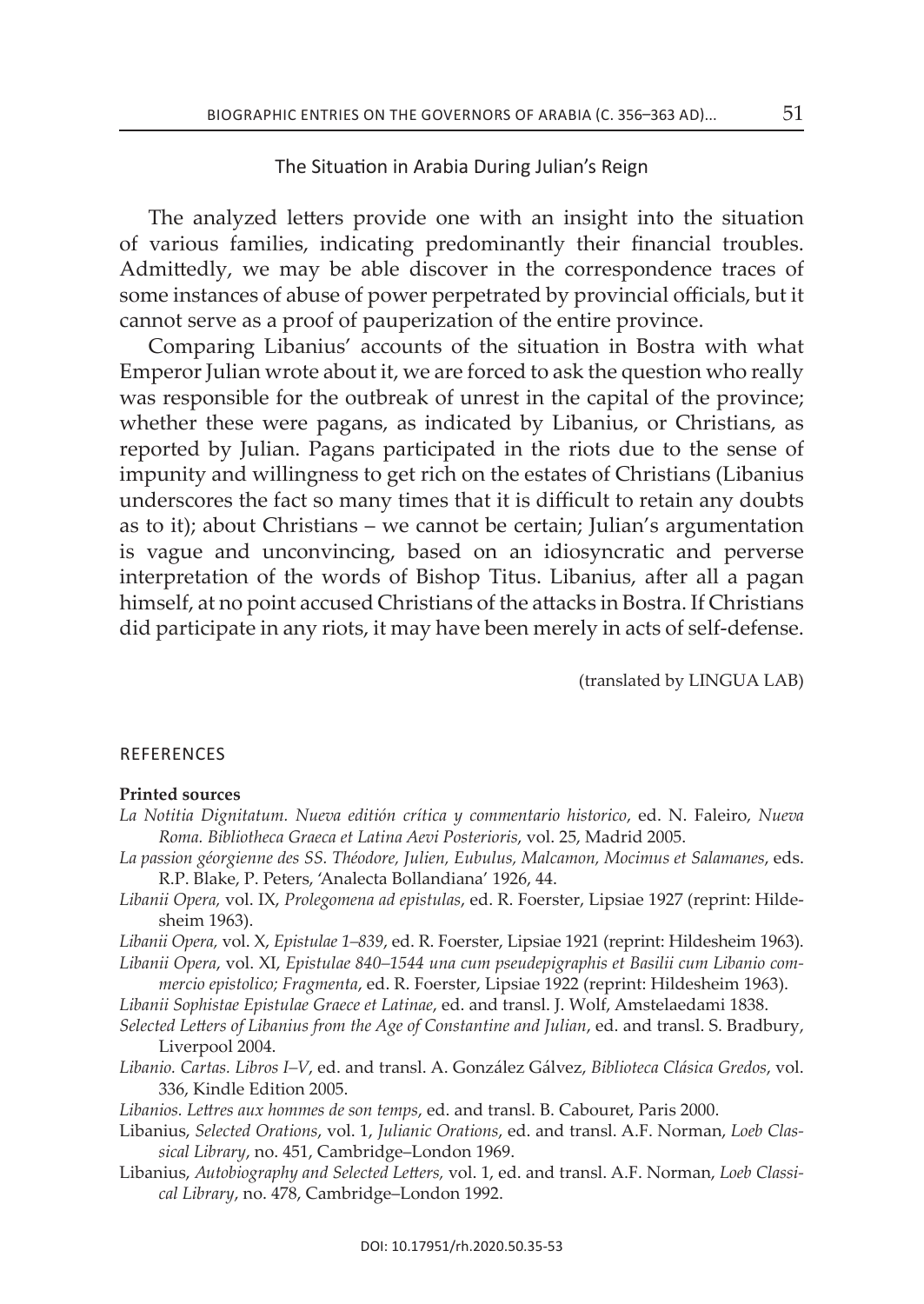- libanius, *Autobiography and Selected Letters,* vol. 2, *Letters 51–193*, ed. and transl. a.F. norman, *Loeb Classical Library*, no. 479, cambridge–london 1992.
- sartre M., *Inscriptions grecques et latines de la Syrie. Bostra*, fasc. 1, *Bibliothèque archéologique et historique*, vol. 113, Paris 1982.
- sartre M., sartre-Fauriat a., *Inscriptions grecques et latines de la Syrie. Bostra Supplément*, *Bibliothèque archéologique et historique*, vol. 194, Beyrouth 2011.
- *Theodosiani Libri XVI cum Constitutionibus Sirmondianis et leges novellae ad theodosianum per*tinentes, eds. T. Mommsen, P. Meyer, vol. I-II, Berolini 1954.
- zosime, *Histoire Nouvelle*, ed. and transl. F. Paschoud, vol. ii, part 2, Paris 1979.

#### **studies**

- cabouret B., *Libanius' Letters*, in: *Libanius, A Critical Introduction*, ed. l. van Hoof, cambridge 2014.
- cribiore R ., *The School of Libanius in Late Antiquity*, Princeton 2009.
- Ensslin W ., *Maximus 61*, in: *Paulys Real-Encyclopädie der classischen Aletertumwissenschaft*, vol. Xv, part 1, 1931.
- ensslin w., *Orion 5*, in: *Paulys Real-Encyclopädie der classischen Aletertumwissenschaft*, vol. XVIII, part 1, 1939.
- Filipczak P., *Władze państwowe wobec zamieszek fakcji cyrkowych w świetle Kroniki Jana Malalasa*, 'Piotrkowskie zeszyty Historyczne' 2004, 6.
- Filipczak P., *Siły policyjne w Antiochii w świetle listów i mów Libaniusza*, in: *Cesarstwo bizantyńskie. Dzieje. Religia. Kultura. Studia ofiarowane profesorowi Waldemarowi Ceranowi przez uczniów na 70-lecie Jego urodzin*, eds. P. krupczyński, M.j. leszka, łask–łódź 2006.
- Frakes R.M., *Contra potentium iniurias: The Defensor Civitatis and Late Roman Justice*, München 2001.
- janiszewski P., *Libanios 1*, in: *Sofiści i retorzy greccy w cesarstwie rzymskim (I–VII w. n.e.). Słownik biograficzny*, eds. P. janiszewski, k. stebnicka, e. szabat, warszawa 2011.
- janiszewski P., *Gaudentios zwany Heortiosem? [Γαυδέντιος Ἑόρτιος]*, in: *Sofiści i retorzy greccy w cesarstwie rzymskim (I–VII w. n.e.). Słownik biograficzny*, eds. P. janiszewski, K. Stebnicka, E. Szabat, Warszawa 2011.
- janiszewski P., *Belaios*, in: *Sofiści i retorzy greccy w cesarstwie rzymskim (I–VII w. n.e.). Słownik biograficzny*, eds. P. janiszewski, k. stebnicka, e. szabat, warszawa 2011.
- janiszewski P., *Magnos 1*, in: *Sofiści i retorzy greccy w cesarstwie rzymskim (I–VII w. n.e.). Słownik biograficzny*, eds. P. janiszewski, k. stebnicka, e. szabat, warszawa 2011.
- janiszewski P., *Maksimos 7*, in: *Sofiści i retorzy greccy w cesarstwie rzymskim (I–VII w. n.e.). Słownik biograficzny*, eds. P. janiszewski, k. stebnicka, e. szabat, warszawa 2011.
- janiszewski P., *Sopatros 4*, in: *Sofiści i retorzy greccy w cesarstwie rzymskim (I–VII w. n.e.). Słownik biograficzny*, eds. P. janiszewski, k. stebnicka, e. szabat, warszawa 2011.
- janiszewski P., *Tiberinos 2*, in: *Sofiści i retorzy greccy w cesarstwie rzymskim (I–VII w. n.e.). Słownik biograficzny*, eds. P. janiszewski, k. stebnicka, e. szabat, warszawa 2011.
- janiszewski P., *Uranios*, in: *Sofiści i retorzy greccy w cesarstwie rzymskim (I–VII w. n.e.). Słownik biograficzny*, eds. P. janiszewski, k. stebnicka, e. szabat, warszawa 2011.
- jones a.H.M., *The Later Roman Empire 284–602. A Social, Economic and Administrative Survey*, vol. 1, oxford 1964.
- Petit l., *Essai sur la vie et la correspondence du sophiste Libanius*, Paris 1866.
- Petit P., *Libanius et la vie municipale à Antioche au IV s. ap. J.-C.*, Paris 1959.
- Petit P., *Les fonctionnaires dans l'oeuvre de Libanius. Analyse prosopographique*, Paris 1994.
- sandwell i., *Religious Identity in Late Antiquity Antioch. Greeks, Jews and Christians in Antioch*, cambridge 2007.
- sartre M., *Trois études sur l'Arabie romaine et byzantine*, *Collection Latomus*, vol. 178, Bruxelles 1982.